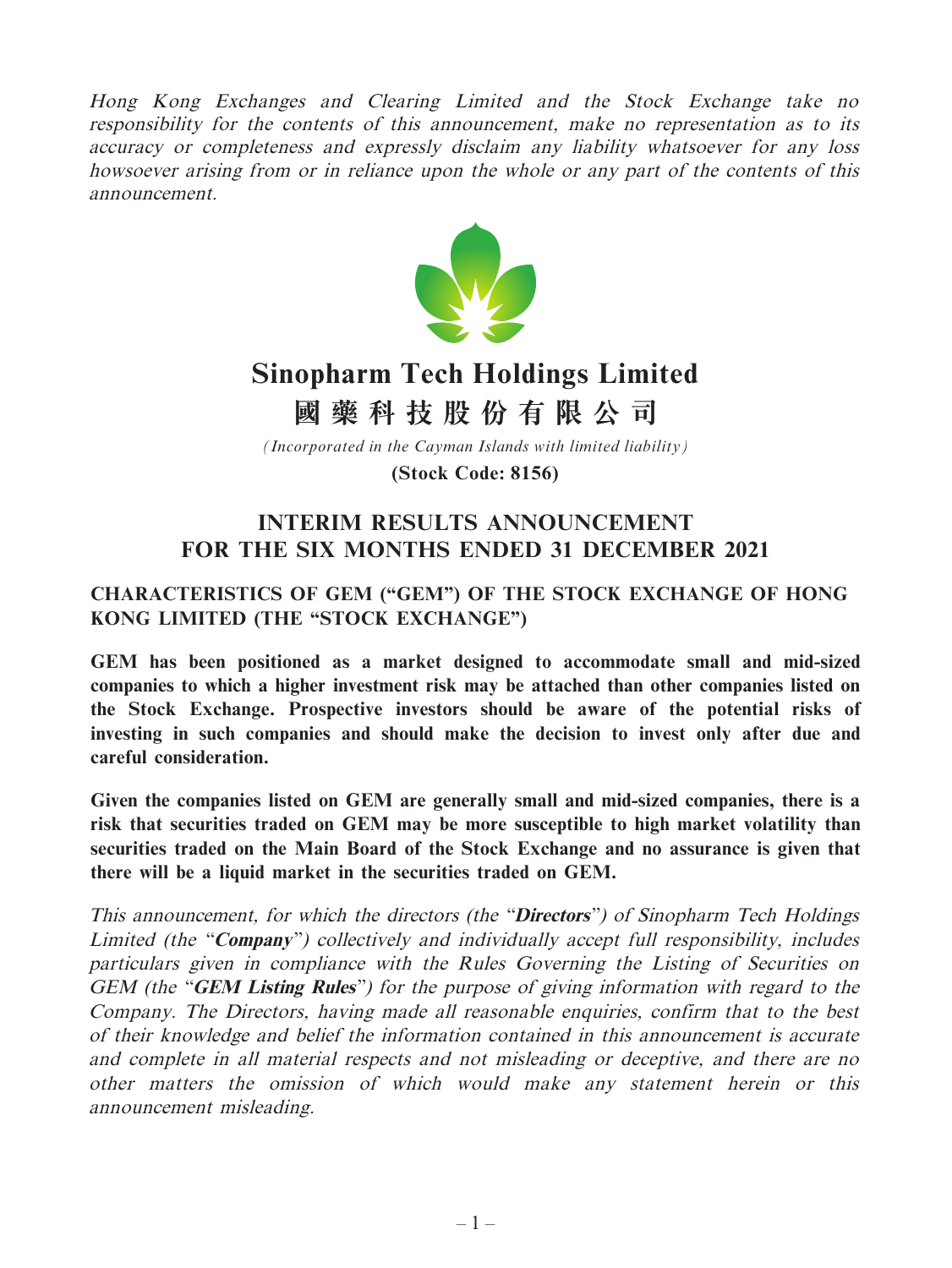### **RESULTS**

The board of Directors of the Company (the "**Board**") announces that the unaudited condensed consolidated interim results of the Company and its subsidiaries (collectively the "**Group**") for the three months and six months ended 31 December 2021 (the "**Period 2021**"), together with the selected comparative unaudited figures for the corresponding period in 2020 (the "**Period 2020**"), are as follows:

# **CONDENSED CONSOLIDATED STATEMENT OF PROFIT OR LOSS AND OTHER COMPREHENSIVE INCOME**

For the three months and six months ended 31 December 2021

|                                                                   |                       | (Unaudited)        |                 | (Unaudited)      |                 |  |
|-------------------------------------------------------------------|-----------------------|--------------------|-----------------|------------------|-----------------|--|
|                                                                   |                       | Three months ended |                 | Six months ended |                 |  |
|                                                                   |                       | 31 December        |                 | 31 December      |                 |  |
|                                                                   |                       | 2021               | 2020            | 2021             | 2020            |  |
|                                                                   | <b>Notes</b>          | <b>HK\$'000</b>    | <b>HK\$'000</b> | <b>HK\$'000</b>  | <b>HK\$'000</b> |  |
| Revenue                                                           | $\mathfrak{Z}$        | 10,051             | 9,146           | 11,730           | 55,200          |  |
| Costs of sales and services                                       |                       | (7, 820)           | (2,313)         | (9,137)          | (35, 648)       |  |
| Gross profit                                                      |                       | 2,231              | 6,833           | 2,593            | 19,552          |  |
| Other income and gains                                            | $\mathfrak{Z}$        | 6,495              | 600             | 15,265           | 2,065           |  |
| Selling and distribution expenses<br>Administrative and operating |                       | (456)              | (135)           | (620)            | (4,666)         |  |
| expenses                                                          |                       | (11, 019)          | (14, 194)       | (24,791)         | (25, 444)       |  |
| Share of profits of associates                                    |                       | 3,185              | 2,115           | 3,247            | 3,881           |  |
| <b>Operating profit/(loss)</b>                                    |                       | 436                | (4,781)         | (4,306)          | (4,612)         |  |
| Finance costs                                                     | $\overline{4}$        | (4, 439)           | (5,351)         | (9,071)          | (10, 015)       |  |
| Loss before tax                                                   | $\sqrt{2}$            | (4,003)            | (10, 132)       | (13, 377)        | (14,627)        |  |
| Income tax credit                                                 | $\boldsymbol{\delta}$ |                    | 127             |                  |                 |  |
| Loss for the period                                               |                       | (4,003)            | (10,005)        | (13, 377)        | (14, 627)       |  |
| Loss for the period<br>attributable to:                           |                       |                    |                 |                  |                 |  |
| Equity holders of the Company                                     |                       | (4,108)            | (9,505)         | (13,503)         | (14, 140)       |  |
| Non-controlling interests                                         |                       | 105                | (500)           | 126              | (487)           |  |
|                                                                   |                       | (4,003)            | (10,005)        | (13, 377)        | (14, 627)       |  |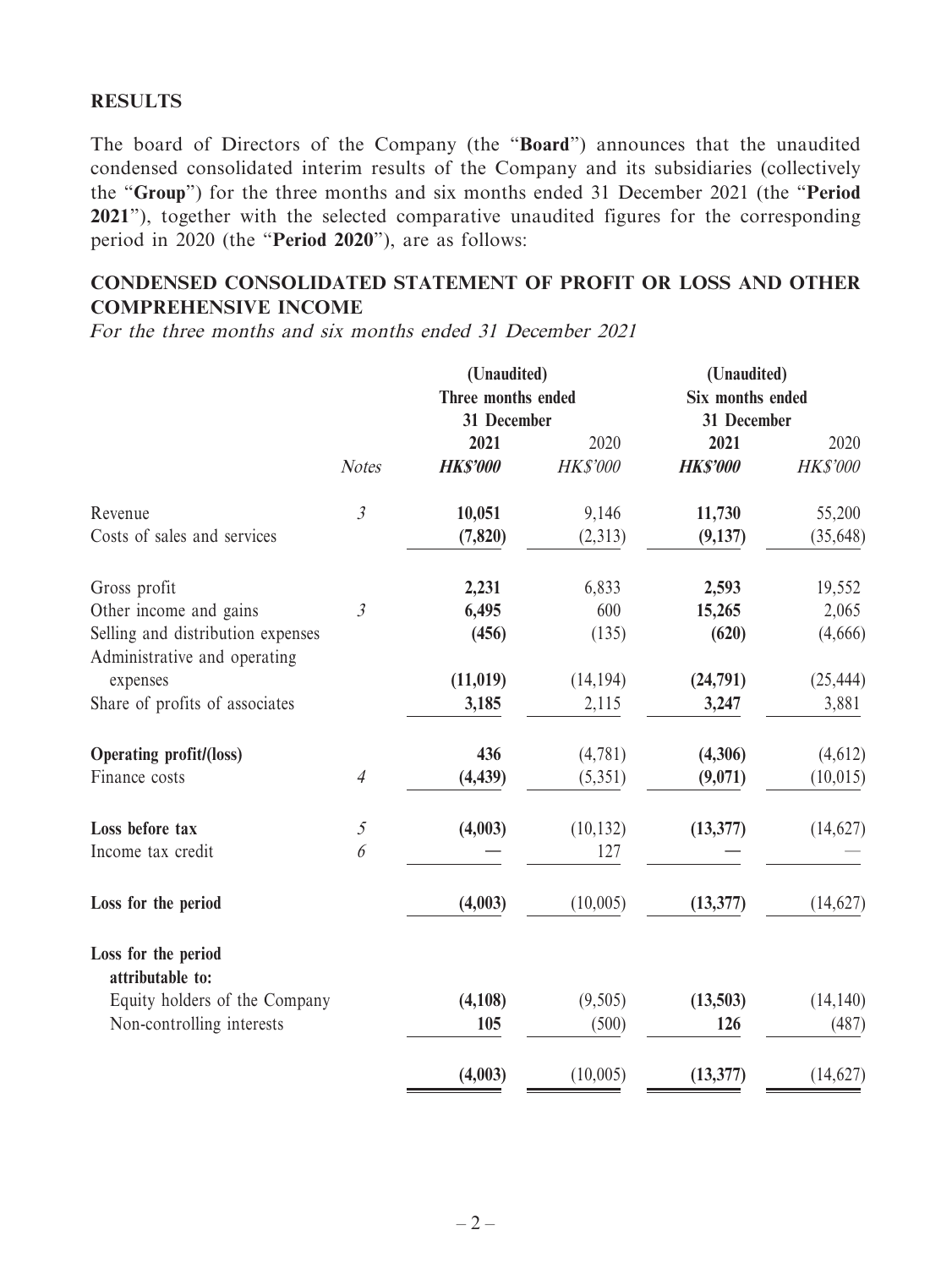|                                                                                       | (Unaudited)<br>Three months ended<br>31 December |                          |                          | (Unaudited)<br>Six months ended<br>31 December |                          |
|---------------------------------------------------------------------------------------|--------------------------------------------------|--------------------------|--------------------------|------------------------------------------------|--------------------------|
|                                                                                       | <b>Notes</b>                                     | 2021<br><b>HKS'000</b>   | 2020<br><b>HK\$'000</b>  | 2021<br><b>HKS'000</b>                         | 2020<br><b>HK\$'000</b>  |
| Other comprehensive (expenses)/<br>income for the period, net of<br>tax:              |                                                  |                          |                          |                                                |                          |
| Items that may be reclassified<br>subsequently to profit or loss:                     |                                                  |                          |                          |                                                |                          |
| Exchange differences arising on<br>translation of financial<br>statements of overseas |                                                  |                          |                          |                                                |                          |
| operations                                                                            |                                                  | 281                      | (843)                    | 43                                             | 244                      |
| Total comprehensive expenses for<br>the period                                        |                                                  | (3, 722)                 | (10, 848)                | (13, 334)                                      | (14, 383)                |
| Total comprehensive expenses for<br>the period attributable to:                       |                                                  |                          |                          |                                                |                          |
| Equity holders of the Company<br>Non-controlling interests                            |                                                  | (3,974)<br>252           | (10,640)<br>(208)        | (13,607)<br>273                                | (14, 253)<br>(130)       |
|                                                                                       |                                                  | (3,722)                  | (10, 848)                | (13, 334)                                      | (14, 383)                |
| Loss per share attributable to<br>equity holders of the Company                       | $\mathcal I$                                     |                          |                          |                                                |                          |
| <b>Basic</b>                                                                          |                                                  | $(HK0.09 \text{ cents})$ | $(HK0.22 \text{ cents})$ | $(HK0.30 \text{ cents})$                       | $(HK0.33 \text{ cents})$ |
| Diluted                                                                               |                                                  | <b>N/A</b>               | N/A                      | <b>N/A</b>                                     | N/A                      |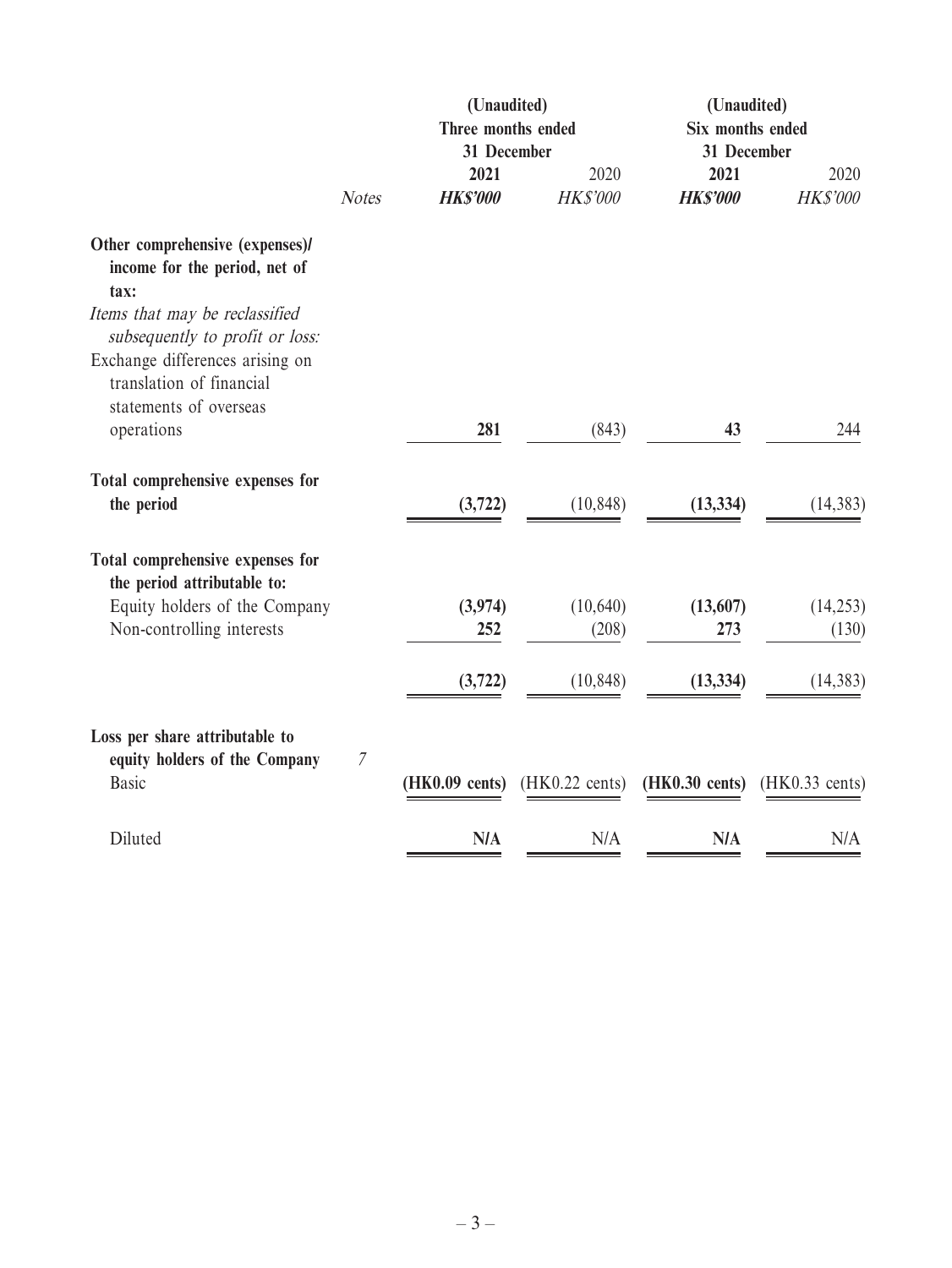# **CONDENSED CONSOLIDATED STATEMENT OF FINANCIAL POSITION**

At 31 December 2021

|                                                 | <b>Notes</b> | (Unaudited)<br>31 December<br>2021<br><b>HK\$'000</b> | (Audited)<br>30 June<br>2021<br><b>HK\$'000</b> |
|-------------------------------------------------|--------------|-------------------------------------------------------|-------------------------------------------------|
|                                                 |              |                                                       |                                                 |
| <b>Non-current assets</b>                       |              |                                                       |                                                 |
| Property, plant and equipment                   |              | 10,466                                                | 17,116                                          |
| Right-of-use assets                             |              | 3,920                                                 | 9,519                                           |
| Goodwill                                        |              | 12,305                                                | 12,305                                          |
| Intangible assets                               |              | 321                                                   | 27                                              |
| Interests in joint ventures                     |              |                                                       |                                                 |
| Interests in associates                         |              | 48,910                                                | 45,663                                          |
| Deposits for acquisition of property, plant and |              |                                                       |                                                 |
| equipment                                       |              |                                                       | 1,630                                           |
|                                                 |              | 75,922                                                | 86,260                                          |
| <b>Current assets</b>                           |              |                                                       |                                                 |
| Inventories                                     |              | 5,203                                                 | 4,745                                           |
| Trade and other receivables and prepayments     | 9            | 59,303                                                | 37,416                                          |
| Bank balances and cash                          |              | 4,015                                                 | 7,482                                           |
|                                                 |              | 68,521                                                | 49,643                                          |
| <b>Current liabilities</b>                      |              |                                                       |                                                 |
| Trade payables, accruals and other payables     | 10           | 100,301                                               | 113,984                                         |
| Amount due to directors                         |              | 23,478                                                | 54,318                                          |
| Lease liabilities                               |              | 1,197                                                 | 4,150                                           |
| Convertible bonds                               | 11           | 89,469                                                | 87,041                                          |
| Other borrowing                                 |              |                                                       | 13,260                                          |
| Tax liabilities                                 |              | 124                                                   | 124                                             |
|                                                 |              | 214,569                                               | 272,877                                         |
| <b>Net current liabilities</b>                  |              | (146, 048)                                            | (223, 234)                                      |
| <b>Total assets less current liabilities</b>    |              | (70, 126)                                             | (136, 974)                                      |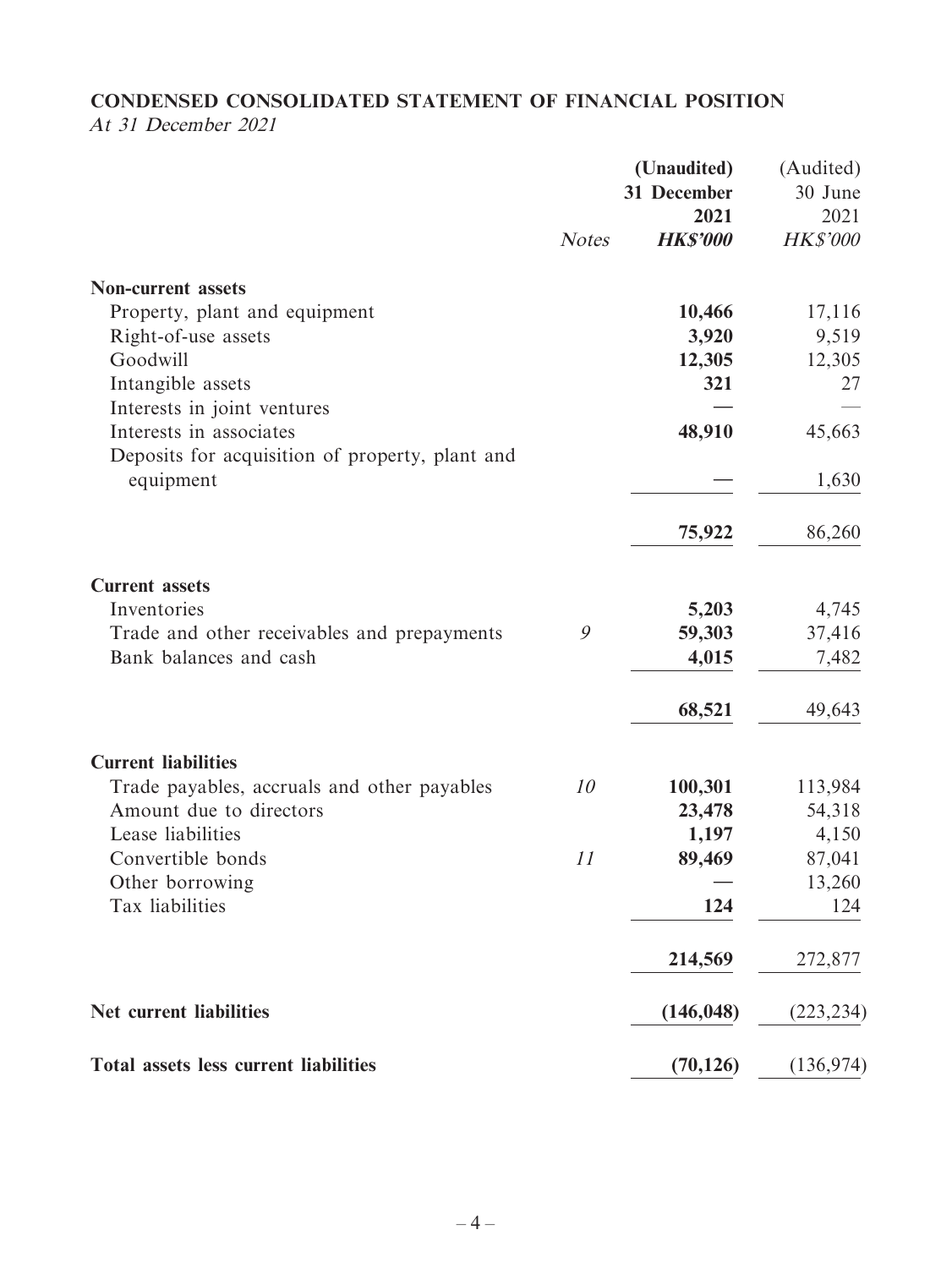|                                                      |              | (Unaudited)     | (Audited)       |
|------------------------------------------------------|--------------|-----------------|-----------------|
|                                                      |              | 31 December     | 30 June         |
|                                                      |              | 2021            | 2021            |
|                                                      | <b>Notes</b> | <b>HK\$'000</b> | <b>HK\$'000</b> |
| <b>Non-current liabilities</b>                       |              |                 |                 |
| Convertible bonds                                    | 11           | 50,253          |                 |
| Lease liabilities                                    |              | 478             | 3,582           |
|                                                      |              | 50,731          | 3,582           |
| <b>Net liabilities</b>                               |              | (120, 857)      | (140, 556)      |
| <b>Capital and reserves</b>                          |              |                 |                 |
| Share capital                                        |              | 56,721          | 55,050          |
| Reserves                                             |              | (177, 463)      | (193, 930)      |
| Capital deficiency attributable to equity holders of |              |                 |                 |
| the Company                                          |              | (120, 742)      | (138, 880)      |
| Non-controlling interests                            |              | (115)           | (1,676)         |
| <b>Total capital deficiency</b>                      |              | (120, 857)      | (140, 556)      |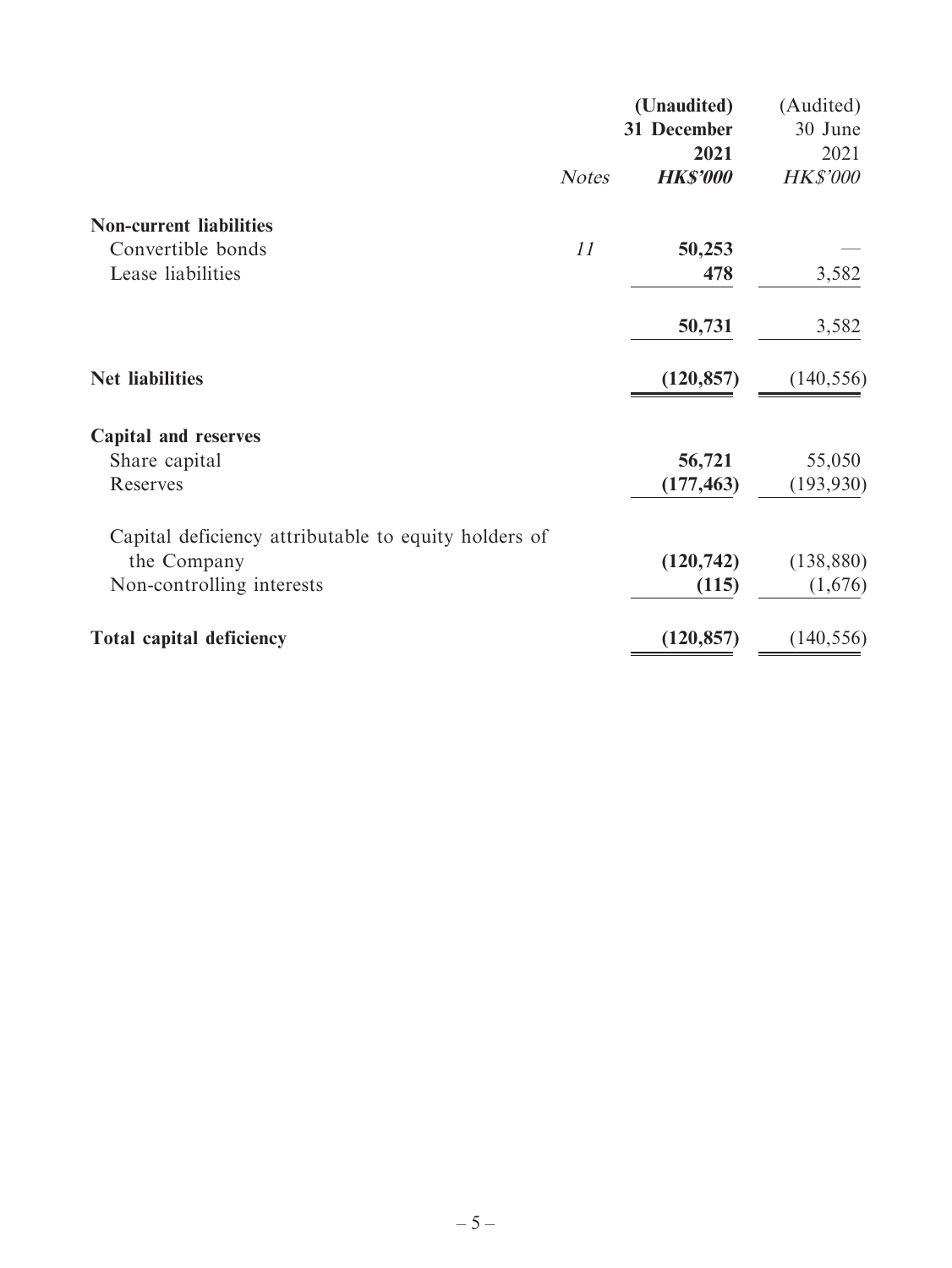### **NOTES TO THE UNAUDITED CONDENSED CONSOLIDATED FINANCIAL STATEMENTS**

For the six months ended 31 December 2021

#### **1. BASIS OF PREPARATION AND PRINCIPAL ACCOUNTING POLICIES**

The unaudited interim condensed consolidated financial statements for the six months ended 31 December 2021 have been prepared in accordance with Hong Kong Accounting Standards ("**HKAS**") 34 "Interim Financial Reporting" issued by the Hong Kong Institute of Certified Public Accountants ("**HKICPA**") and the applicable disclosure requirements of the GEM Listing Rules.

Except as described below, the principal accounting policies and methods of computation used in the preparation of the unaudited interim consolidated financial statements for the six months ended 31 December 2021 are consistent with the financial statements of the Group for the year ended 30 June 2021.

The Group has adopted all of the new and revised standards, amendments and interpretations which are relevant to its operations and effective for the accounting period beginning on 1 July 2021. The adoption of these new and revised standards, amendments and interpretation does not have significant impact on the accounting policies of the Group, and the amounts reported for the current period and prior periods.

The Group has not early applied any new and revised HKFRSs that have been issued but are not yet effective.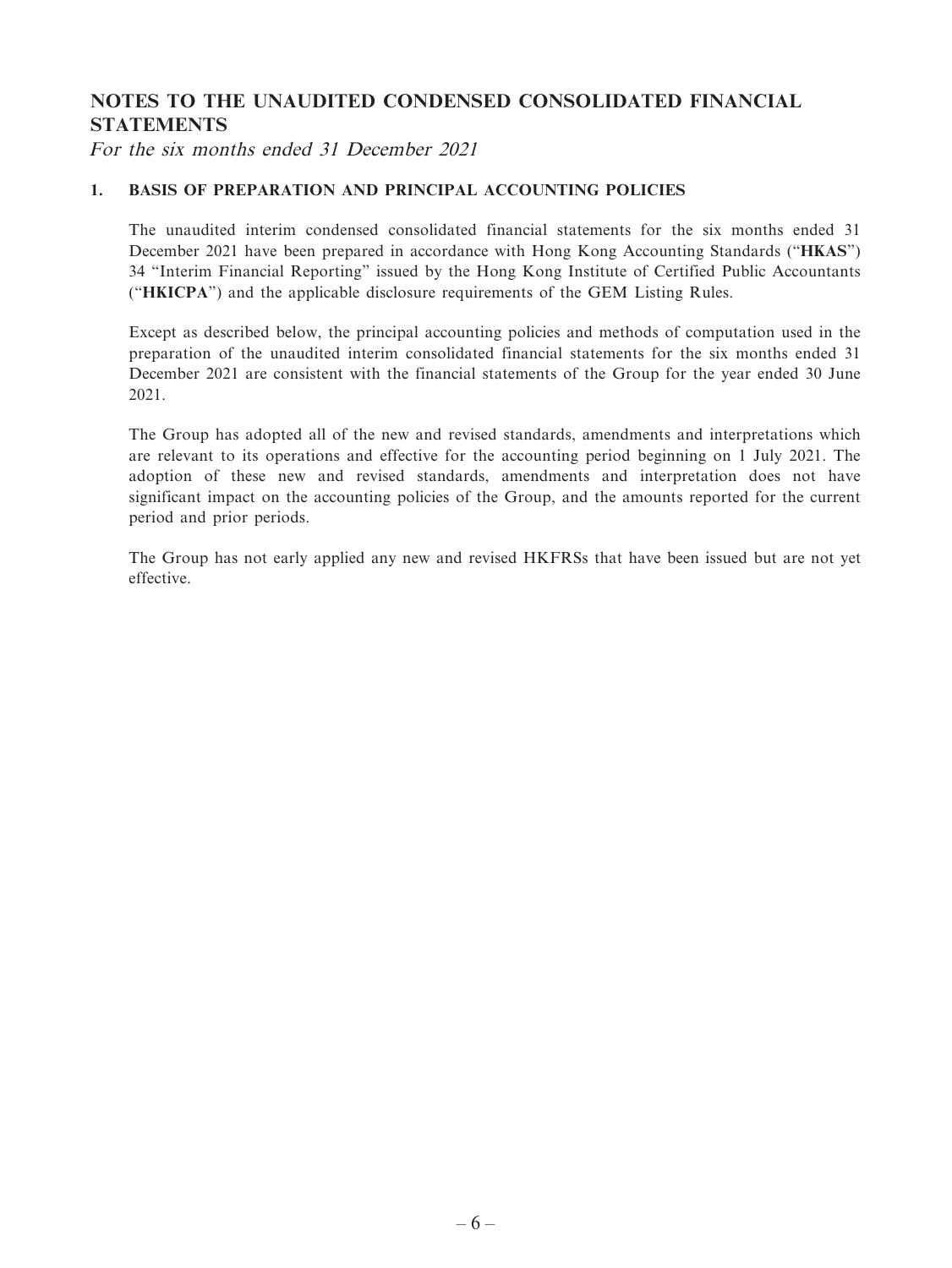#### **2. SEGMENT INFORMATION**

#### **(a) Segment revenue and results**

The following is an analysis of the Group's revenue and results by operating segments:

#### **Six months ended 31 December 2021 (Unaudited)**

|                                                                                    |                                                    | Internet plus                                            |                                             |                                                                                                   |                                  |                              |
|------------------------------------------------------------------------------------|----------------------------------------------------|----------------------------------------------------------|---------------------------------------------|---------------------------------------------------------------------------------------------------|----------------------------------|------------------------------|
|                                                                                    | Lottery-<br>related<br>services<br><b>HK\$'000</b> | <b>Solution</b><br>services<br>(Note)<br><b>HK\$'000</b> | Supply chain<br>services<br><b>HK\$'000</b> | Manufacturing<br>and<br>distribution of<br>personal<br>protective<br>equipment<br><b>HK\$'000</b> | <b>Others</b><br><b>HK\$'000</b> | Total<br><b>HK\$'000</b>     |
| <b>Segment revenue:</b>                                                            |                                                    |                                                          |                                             |                                                                                                   |                                  |                              |
| Sales to external<br>customers                                                     | 832                                                | 363                                                      | 6,090                                       | 4,445                                                                                             |                                  | 11,730                       |
| <b>Segment results</b>                                                             | (136)                                              | (26)                                                     | (515)                                       | (731)                                                                                             |                                  | (1,408)                      |
| Unallocated income<br>Share of profits of<br>associates<br>Unallocated expenses    |                                                    |                                                          |                                             |                                                                                                   |                                  | 15,160<br>3,247<br>(21, 846) |
| Finance costs                                                                      |                                                    |                                                          |                                             |                                                                                                   |                                  | (8,530)                      |
| Loss before tax<br>Income tax credit                                               |                                                    |                                                          |                                             |                                                                                                   |                                  | (13, 377)                    |
| Loss for the period                                                                |                                                    |                                                          |                                             |                                                                                                   |                                  | (13, 377)                    |
| Amounts included in the<br>measure of segment profit<br>or loss or segment assets: |                                                    |                                                          |                                             |                                                                                                   |                                  |                              |
| Depreciation and<br>amortization                                                   | $\boldsymbol{9}$                                   |                                                          |                                             | 191                                                                                               |                                  | 200                          |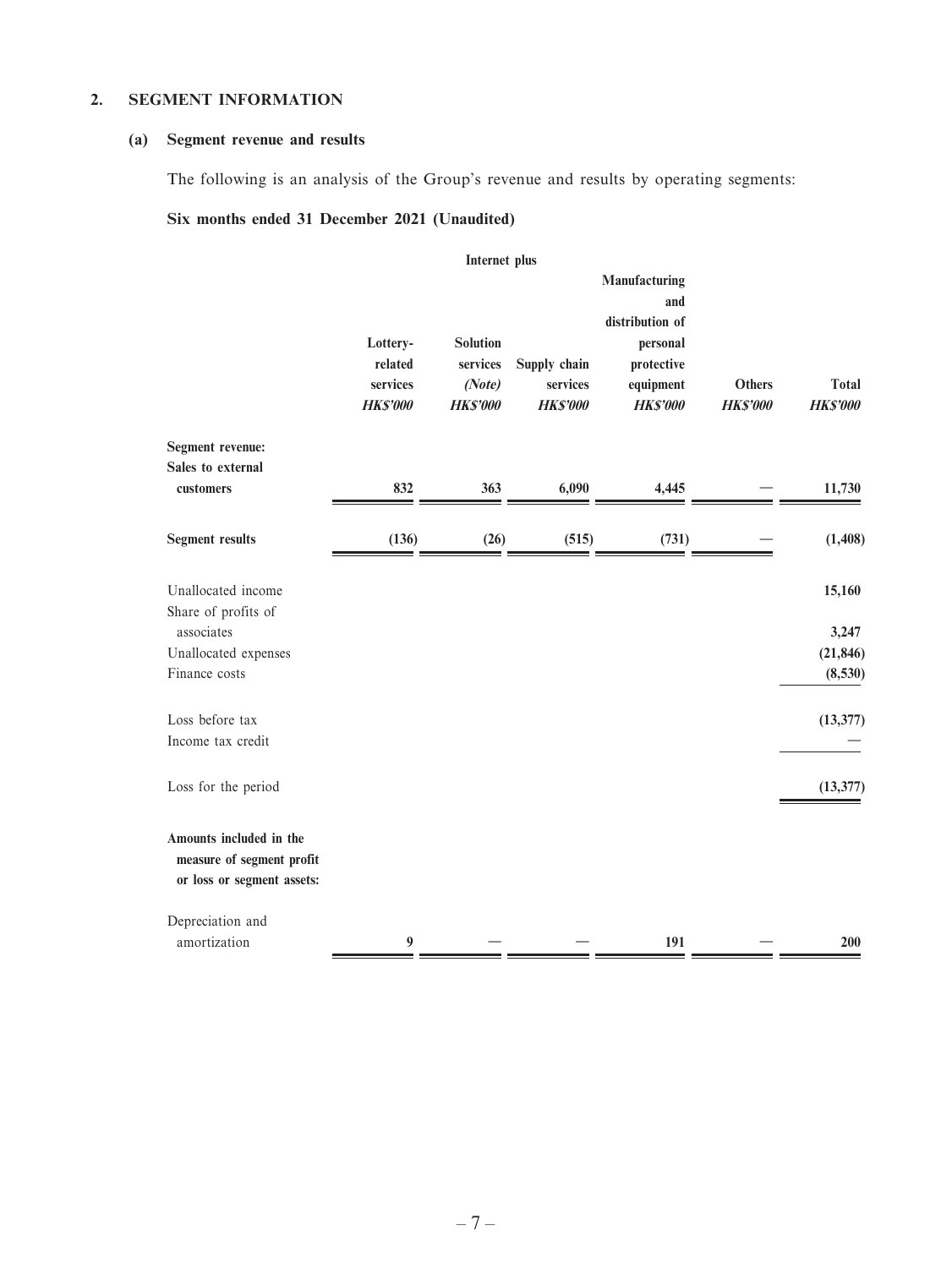#### Six months ended 31 December 2020 (Unaudited)

|                                                                                                  |                                             | Internet plus                    |                                      |                                                                                                   |                    |                                      |
|--------------------------------------------------------------------------------------------------|---------------------------------------------|----------------------------------|--------------------------------------|---------------------------------------------------------------------------------------------------|--------------------|--------------------------------------|
|                                                                                                  | Lottery-<br>related<br>services<br>HK\$'000 | Solution<br>services<br>HK\$'000 | Supply chain<br>services<br>HK\$'000 | Manufacturing<br>and<br>distribution of<br>personal<br>protective<br>equipment<br><b>HK\$'000</b> | Others<br>HK\$'000 | Total<br><b>HK\$'000</b>             |
| Segment revenue:<br>Sales to external<br>customers                                               | 2,476                                       |                                  | 22,768                               | 29,956                                                                                            |                    | 55,200                               |
| <b>Segment results</b>                                                                           | (533)                                       | (112)                            | (2, 324)                             | 7,097                                                                                             |                    | 4,128                                |
| Unallocated income<br>Share of profits of<br>associates<br>Unallocated expenses<br>Finance costs |                                             |                                  |                                      |                                                                                                   |                    | 762<br>3,881<br>(14,955)<br>(8, 443) |
| Loss before tax<br>Income tax credit                                                             |                                             |                                  |                                      |                                                                                                   |                    | (14, 627)                            |
| Loss for the period                                                                              |                                             |                                  |                                      |                                                                                                   |                    | (14, 627)                            |
| Amounts included in the<br>measure of segment profit<br>or loss or segment assets:               |                                             |                                  |                                      |                                                                                                   |                    |                                      |
| Depreciation and<br>amortization                                                                 | 137                                         |                                  | $\mathfrak{Z}$                       | 896                                                                                               | 551                | 1,587                                |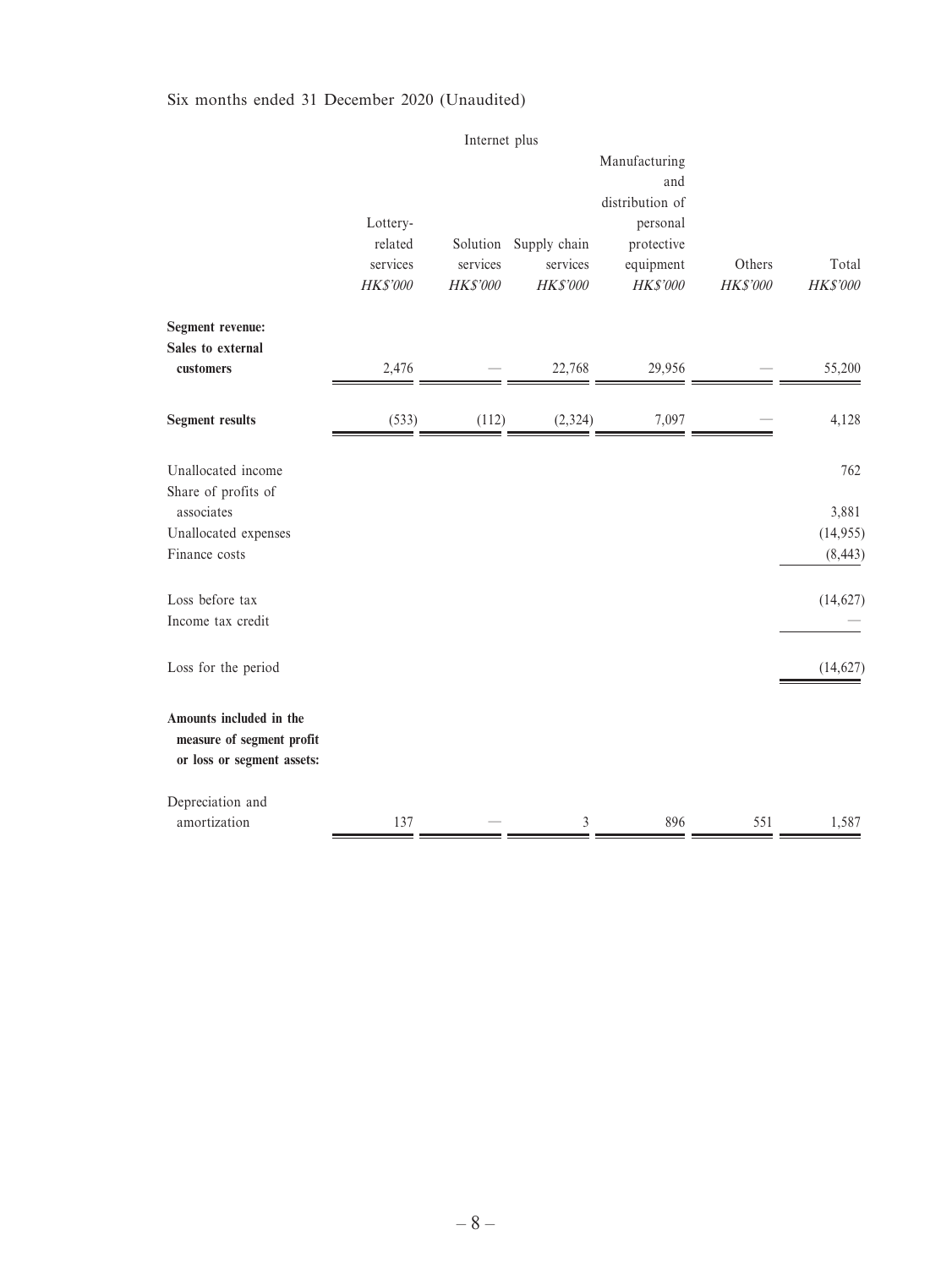#### **(b) Segment assets and liabilities**

The following is an analysis of the Group's assets and liabilities by operating segments:

#### **As at 31 December 2021 (Unaudited)**

|                                                                      |                                                    | Internet plus                                            |                                             |                                                                                                   |                                  |                                 |
|----------------------------------------------------------------------|----------------------------------------------------|----------------------------------------------------------|---------------------------------------------|---------------------------------------------------------------------------------------------------|----------------------------------|---------------------------------|
|                                                                      | Lottery-<br>related<br>services<br><b>HK\$'000</b> | <b>Solution</b><br>services<br>(Note)<br><b>HK\$'000</b> | Supply chain<br>services<br><b>HK\$'000</b> | Manufacturing<br>and<br>distribution of<br>personal<br>protective<br>equipment<br><b>HK\$'000</b> | <b>Others</b><br><b>HK\$'000</b> | <b>Total</b><br><b>HK\$'000</b> |
| <b>Assets</b><br>Segment assets<br>Unallocated assets                | 4,095                                              | 19,347                                                   | 7,882                                       | 45,483                                                                                            |                                  | 76,807<br>67,636                |
| Total assets                                                         |                                                    |                                                          |                                             |                                                                                                   |                                  | 144,443                         |
| <b>Liabilities</b><br>Segment liabilities<br>Unallocated liabilities | 5,865                                              | 23,490                                                   | 40,323                                      | 2,991                                                                                             |                                  | 72,669<br>192,631               |
| Total liabilities                                                    |                                                    |                                                          |                                             |                                                                                                   |                                  | 265,300                         |

As at 30 June 2021 (Audited)

|                                                       |                                             | Internet plus                           |                                         |                                                                    |                    |                          |
|-------------------------------------------------------|---------------------------------------------|-----------------------------------------|-----------------------------------------|--------------------------------------------------------------------|--------------------|--------------------------|
|                                                       |                                             |                                         |                                         | Manufacturing<br>and                                               |                    |                          |
|                                                       | Lottery-<br>related<br>services<br>HK\$'000 | Solution<br>services<br><b>HK\$'000</b> | Supply<br>chain<br>services<br>HK\$'000 | distribution of<br>personal<br>protective<br>equipment<br>HK\$'000 | Others<br>HK\$'000 | Total<br><b>HK\$'000</b> |
|                                                       |                                             |                                         |                                         |                                                                    |                    |                          |
| <b>Assets</b><br>Segment assets<br>Unallocated assets | 12,777                                      | 2,000                                   | 10,646                                  | 41,801                                                             |                    | 67,224<br>68,679         |
| Total assets                                          |                                             |                                         |                                         |                                                                    |                    | 135,903                  |
| <b>Liabilities</b>                                    |                                             |                                         |                                         |                                                                    |                    |                          |
| Segment liabilities<br>Unallocated liabilities        | 7,999                                       | 22,597                                  | 49,969                                  | 43,865                                                             |                    | 124,430<br>152,029       |
| Total liabilities                                     |                                             |                                         |                                         |                                                                    |                    | 276,459                  |

Note: Including the anti-counterfeiting solution services provided for the Period 2021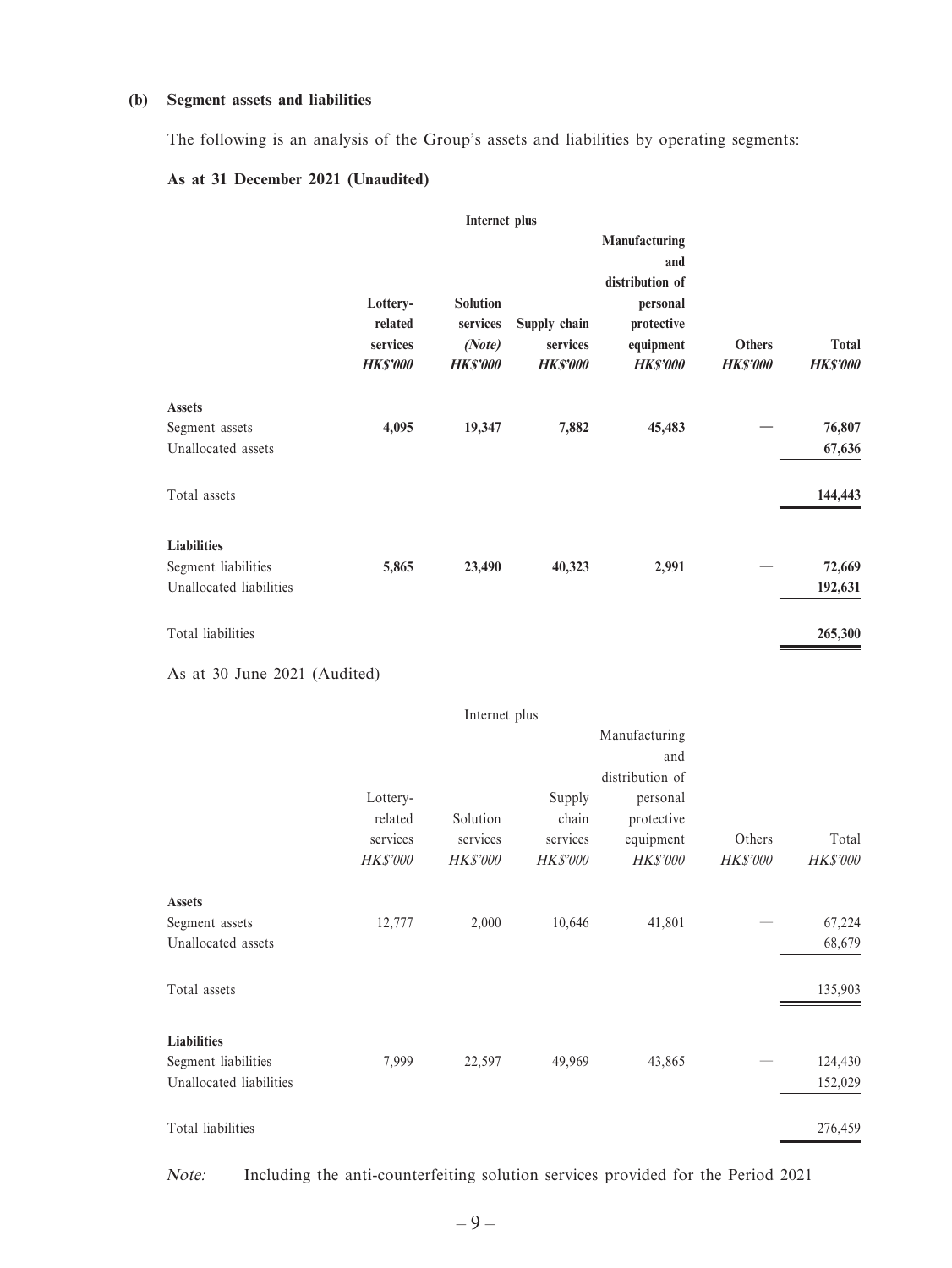#### **3. REVENUE AND OTHER INCOME AND GAINS**

The principal activities of the Group are provision of (i) lottery-related services, (ii) internet plus services (solution (Note a) and supply chain), (iii) manufacturing and distribution of personal protective equipment and (iv) other services.

Revenue represents income from the following services rendered by the Group, net of returns, discounts allowed or sales taxes:

|                                                                 | (Unaudited)<br>Six months ended<br>31 December |                 |
|-----------------------------------------------------------------|------------------------------------------------|-----------------|
|                                                                 | 2021                                           | 2020            |
|                                                                 | <b>HK\$'000</b>                                | <b>HK\$'000</b> |
| Point in time                                                   |                                                |                 |
| Internet plus services (supply chain)                           |                                                |                 |
| $-$ Trading of goods                                            | 6,090                                          | 22,768          |
| Manufacturing and distribution of personal protective equipment | 4,445                                          | 29,956          |
|                                                                 | 10,535                                         | 52,724          |
| Over time                                                       |                                                |                 |
| Lottery-related services                                        | 832                                            | 2,476           |
| Internet plus services (solution) (Note a)                      | 363                                            |                 |
|                                                                 | 1,195                                          | 2,476           |
|                                                                 | 11,730                                         | 55,200          |
| Other income                                                    |                                                |                 |
| Interest income                                                 | 3                                              |                 |
| Government subsidies                                            |                                                | 1,450           |
| Gain on disposal of subsidiaries                                | 8,680                                          |                 |
| Gain on settlement of loans by shares issued (Note b)           | 6,418                                          |                 |
| Others                                                          | 164                                            | 615             |
|                                                                 | 15,265                                         | 2,065           |

#### Notes:

- (a) Including the anti-counterfeiting solution services provided for the Period 2021
- (b) On 8 June 2021, the Company entered into an agreement with connected persons of the Company, pursuant to which the total outstanding balance of HK\$34,763,312 due by the Company to connected persons was settled which was satisfied by 133,705,046 new ordinary shares issued by the Company on 20 October 2021. The fair value of the shares at the date of issue was estimated to be HK\$28,345,470 by reference to the closing share price of the Company's shares at that date. The gain on settlement, which represents the difference between the outstanding balance settled and the fair value of the new ordinary shares issued, amounted to HK\$6,417,842 which was charged to profit or loss in Period 2021.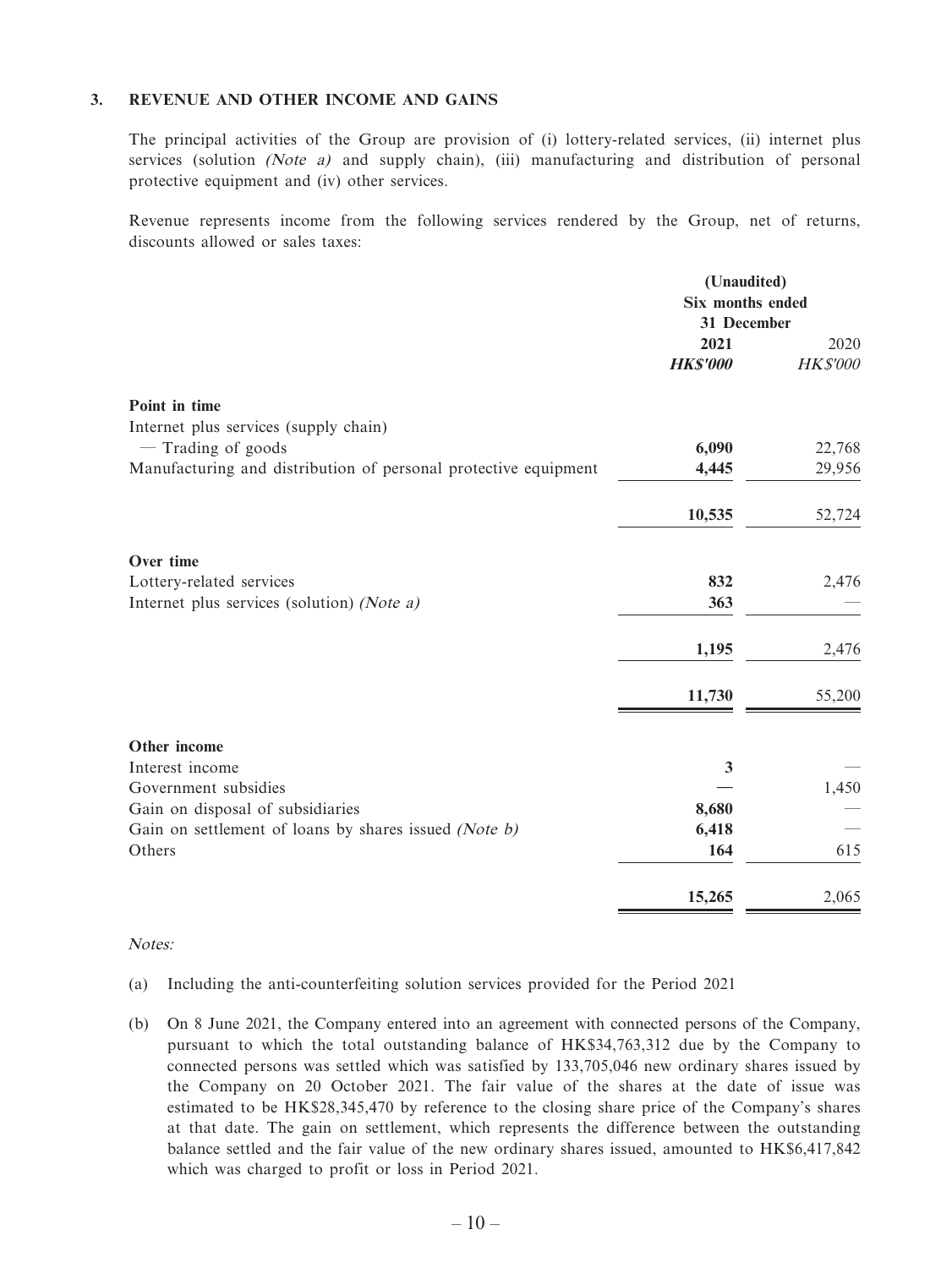#### **4. FINANCE COSTS**

|                                                                                   | (Unaudited)<br>Six months ended<br>31 December |                         |
|-----------------------------------------------------------------------------------|------------------------------------------------|-------------------------|
|                                                                                   | 2021<br><b>HK\$'000</b>                        | 2020<br><b>HK\$'000</b> |
| Interest on:<br>- Convertible bonds<br>$-$ Other loans<br>- Finance lease payment | 8,431<br>519<br><b>121</b>                     | 8,345<br>1,415<br>255   |
|                                                                                   | 9,071                                          | 10,015                  |

#### **5. LOSS BEFORE TAX**

|                                                                    | (Unaudited)<br>Six months ended<br>31 December |                 |
|--------------------------------------------------------------------|------------------------------------------------|-----------------|
|                                                                    | 2021                                           | 2020            |
|                                                                    | <b>HKS'000</b>                                 | <b>HK\$'000</b> |
| Loss before tax has been arrived at after<br>charging/(crediting): |                                                |                 |
| Cost of services                                                   | 6,216                                          | 1,284           |
| Cost of inventories sold                                           | 2,921                                          | 34,364          |
| Equity-settled share-based payments                                | 3,394                                          | 2,676           |
| Depreciation of property, plant and equipment                      | 668                                            | 1,587           |
| Amortization of intangible assets                                  |                                                | 11              |
| Exchange losses, net                                               | 7                                              | 28              |

#### **6. INCOME TAX CREDIT**

The amount of income tax (expense)/credit to the consolidated statement of profit or loss and other comprehensive income represents:

|                                            | (Unaudited)                     |          |  |
|--------------------------------------------|---------------------------------|----------|--|
|                                            | Six months ended<br>31 December |          |  |
|                                            |                                 |          |  |
|                                            | 2021                            | 2020     |  |
|                                            | <b>HK\$'000</b>                 | HK\$'000 |  |
| Current year                               |                                 |          |  |
| - Hong Kong profits tax                    |                                 |          |  |
| Deferred tax credit                        |                                 |          |  |
| Income tax (expense)/credit for the period |                                 |          |  |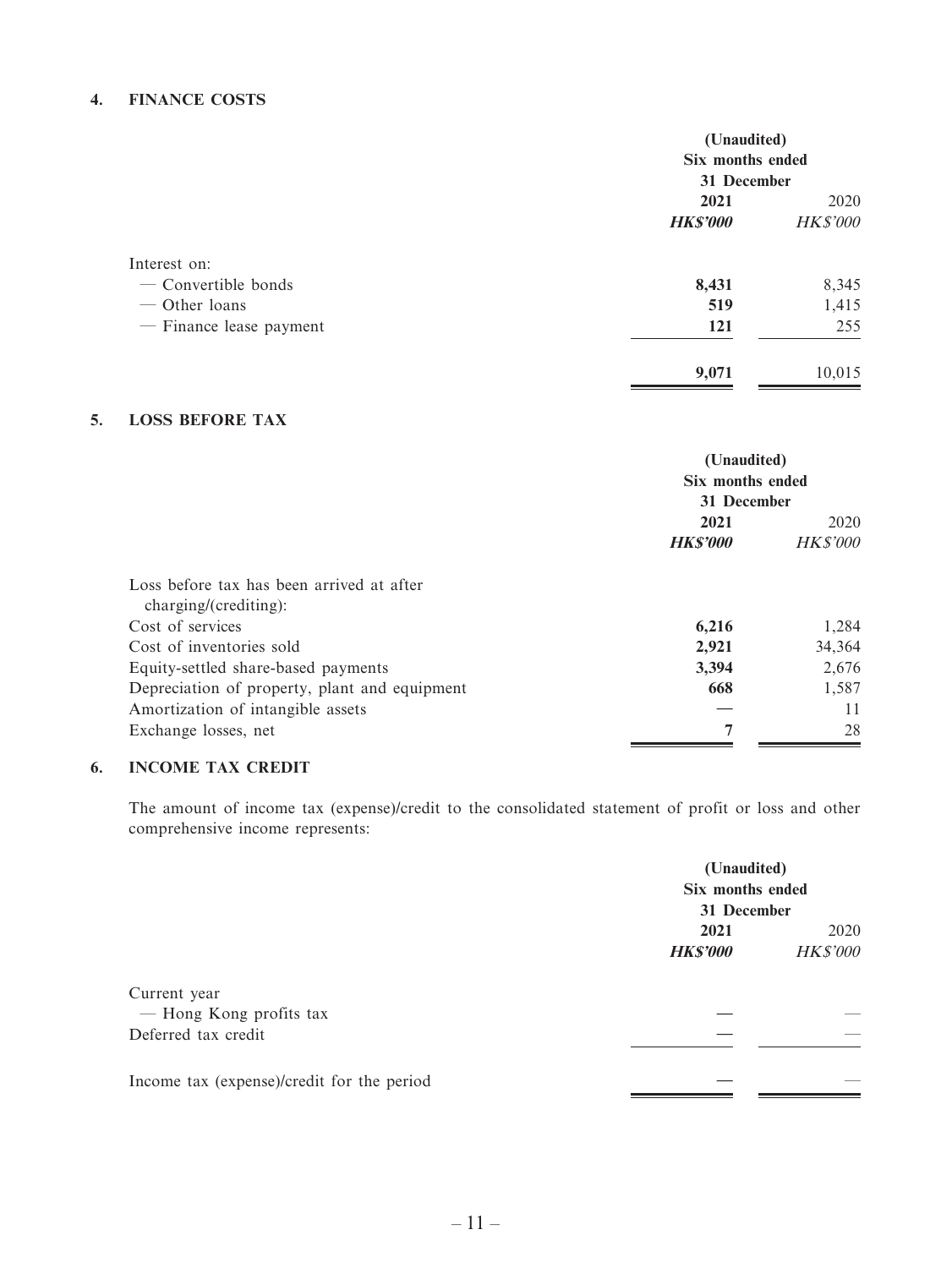For the six months ended 31 December 2021 and 31 December 2020, Hong Kong profits tax of the qualified entity of the Group is calculated in accordance with the two-tiered profits tax rates regime. Under the two-tiered profits tax rates regime, the first HK\$2 million of profits of qualifying corporation will be taxed at 8.25%, and profits above HK\$2 million will be taxed at 16.5%.

Taxation arising in other jurisdictions is calculated at the rates prevailing in the respective jurisdiction.

#### **7. LOSS PER SHARE ATTRIBUTABLE TO EQUITY HOLDERS OF THE COMPANY**

The calculation of basic and diluted loss per share attributable to the ordinary equity holders of the Company is based on the following data:

 **Loss**

|                                                                              | (Unaudited)                       |                 | (Unaudited)                 |           |
|------------------------------------------------------------------------------|-----------------------------------|-----------------|-----------------------------|-----------|
|                                                                              | Three months ended<br>31 December |                 | <b>Six months ended</b>     |           |
|                                                                              | 2021                              | 2020            | 31 December<br>2021<br>2020 |           |
|                                                                              | <b>HK\$'000</b>                   | <b>HK\$'000</b> | <b>HKS'000</b>              | HK\$'000  |
| Loss for the period attributable to the                                      |                                   |                 |                             |           |
| equity holders of the Company                                                | (4,108)                           | (9,505)         | (13,503)                    | (14, 140) |
| Number of shares                                                             |                                   |                 |                             |           |
|                                                                              | (Unaudited)                       |                 | (Unaudited)                 |           |
|                                                                              | Three months ended                |                 | <b>Six months ended</b>     |           |
|                                                                              | 31 December<br>2021               | 2020            | 31 December<br>2021         | 2020      |
|                                                                              | 2000                              | '000            | <b><i>rooo</i></b>          | 000'      |
| Weighted average number of ordinary<br>shares for the purposes of basic loss |                                   |                 |                             |           |
| per share                                                                    | 4,403,984                         | 4,289,725       | 4,457,030                   | 4,289,725 |
| Weighted average number of ordinary                                          |                                   |                 |                             |           |
| shares for the purposes of diluted loss                                      |                                   |                 |                             |           |
| per share                                                                    | 4,403,984                         | 4,289,725       | 4,457,030                   | 4,289,725 |

For the three months and six months ended 31 December 2021, outstanding share options and convertible bonds of the Company are anti-dilutive (Three months and six months ended 31 December 2020: anti-dilutive) since their exercise or conversion would result in a decrease in loss per share (Three months and six months ended 31 December 2020: decrease in loss per share).

#### **8. DIVIDEND**

The Board does not recommend the payment of dividend for the six months ended 31 December 2021 (six months ended 31 December 2020: Nil).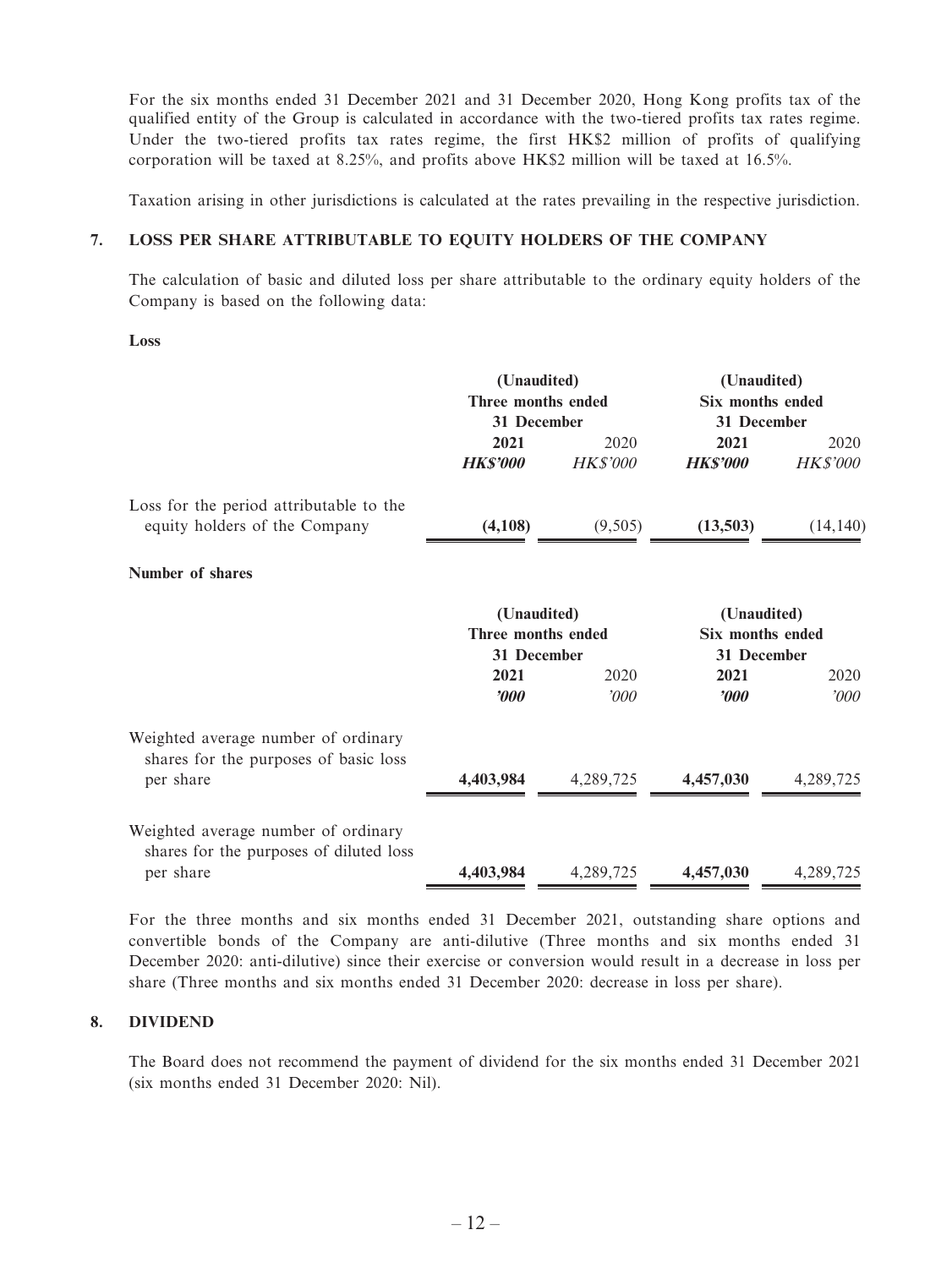#### **9. TRADE AND OTHER RECEIVABLES AND PREPAYMENTS**

|                                                        | (Unaudited)<br>31 December<br>2021<br><b>HK\$'000</b> | (Audited)<br>30 June<br>2021<br><b>HK\$'000</b> |
|--------------------------------------------------------|-------------------------------------------------------|-------------------------------------------------|
| Trade receivables<br>Other receivables and prepayments | 104,711<br>63,641                                     | 93,767<br>56,448                                |
| Less: Allowances for doubtful receivables              | 168,352<br>(109, 049)                                 | 150,215<br>(112, 799)                           |
|                                                        | 59,303                                                | 37,416                                          |

Payment terms with customers are mainly on credit. Invoices are normally payable within 30 to 180 days of issuance.

The following is an aged analysis of trade receivables at the end of the reporting period:

|                    | (Unaudited)     | (Audited)       |
|--------------------|-----------------|-----------------|
|                    | 31 December     | 30 June         |
|                    | 2021            | 2021            |
|                    | <b>HK\$'000</b> | <b>HK\$'000</b> |
| $0$ to $30$ days   | 3,725           | 4,468           |
| 31 to 60 days      | 3,020           | 822             |
| $61$ to $180$ days | 71              | 34              |
| 181 to 365 days    |                 | 594             |
| Over one year      | 97,895          | 87,849          |
|                    | 104,711         | 93,767          |

# **10. TRADE PAYABLES, ACCRUALS AND OTHER PAYABLES**

|                             | (Unaudited)     | (Audited)       |
|-----------------------------|-----------------|-----------------|
|                             | 31 December     | 30 June         |
|                             | 2021            | 2021            |
|                             | <b>HK\$'000</b> | <b>HK\$'000</b> |
| Trade payables              | 39,797          | 41,513          |
| Accruals and other payables | 60,504          | 72,471          |
|                             | 100,301         | 113,984         |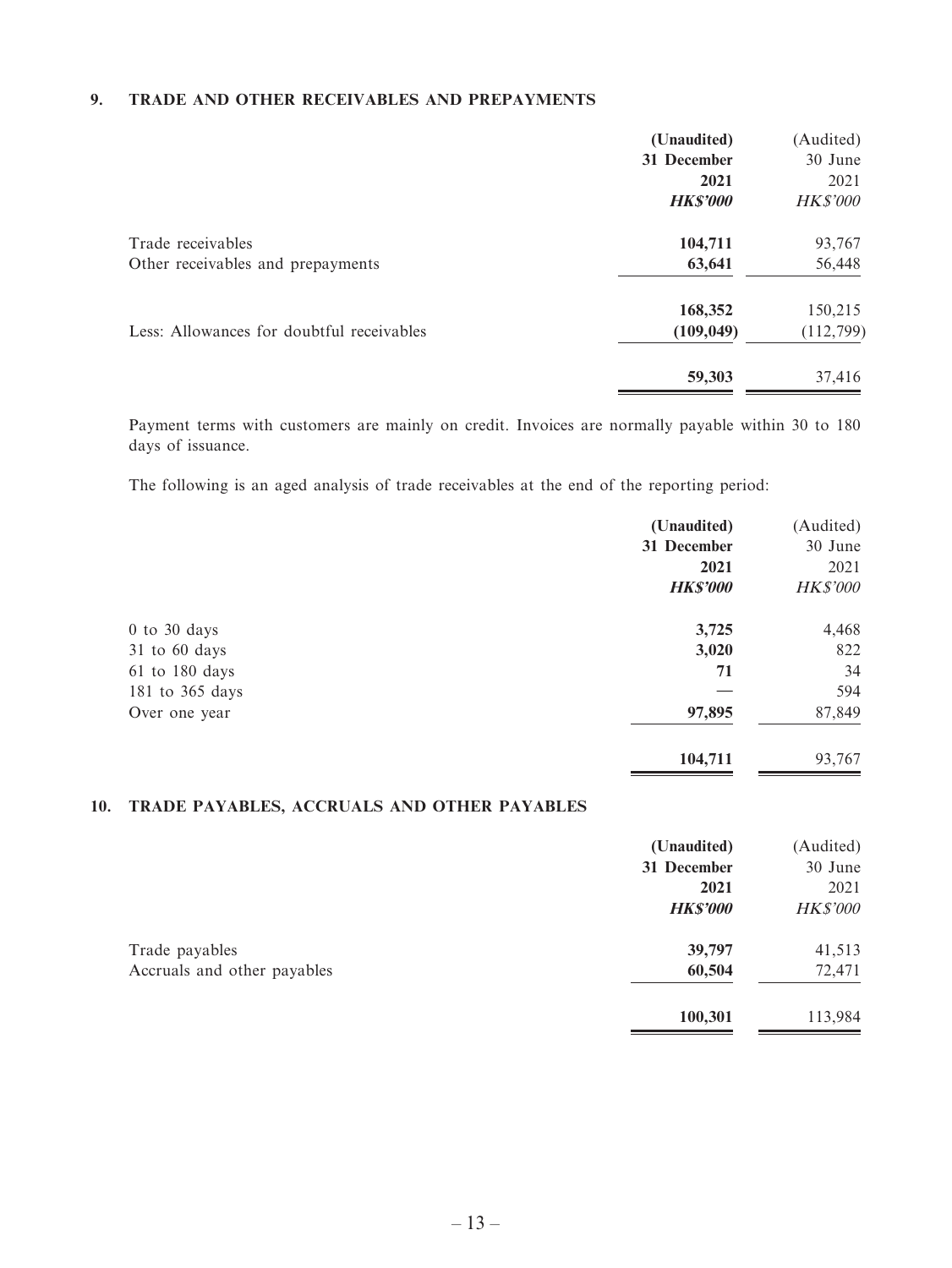An aged analysis of the Group's trade payables at the end of the reporting period, based on the date of goods and services received, is as follows:

|                  | (Unaudited)    | (Audited)       |
|------------------|----------------|-----------------|
|                  | 31 December    | 30 June         |
|                  | 2021           | 2021            |
|                  | <b>HKS'000</b> | <b>HK\$'000</b> |
| $0-30$ days      | 3,329          | 67              |
| $31-120$ days    | 2,800          | 12,601          |
| $121 - 180$ days | 18             | 20,637          |
| $181 - 365$ days | 7,280          | 481             |
| Over one year    | 26,370         | 7,727           |
|                  | 39,797         | 41,513          |

#### **11. CONVERTIBLE BONDS**

|                                                                                                           | (Unaudited)<br>31 December<br>2021<br><b>HKS'000</b> | (Audited)<br>30 June<br>2021<br><b>HK\$'000</b> |
|-----------------------------------------------------------------------------------------------------------|------------------------------------------------------|-------------------------------------------------|
| Convertible bonds $I^{(Note (i))}$ :<br>- Liability component<br>— Derivative conversion option component | 89,469                                               | 87,041                                          |
| Convertible bonds II(Note (ii)):<br>- Liability component<br>- Derivative conversion option component     | 50,253                                               |                                                 |
| Convertible bonds $(I & I)$ :<br>— Liability component<br>- Derivative conversion option component        | 139,722                                              | 87,041                                          |
| Classified under current liabilities:<br>$-$ Convertible bonds<br>— Derivative financial liabilities      | 89,469                                               | 87,041                                          |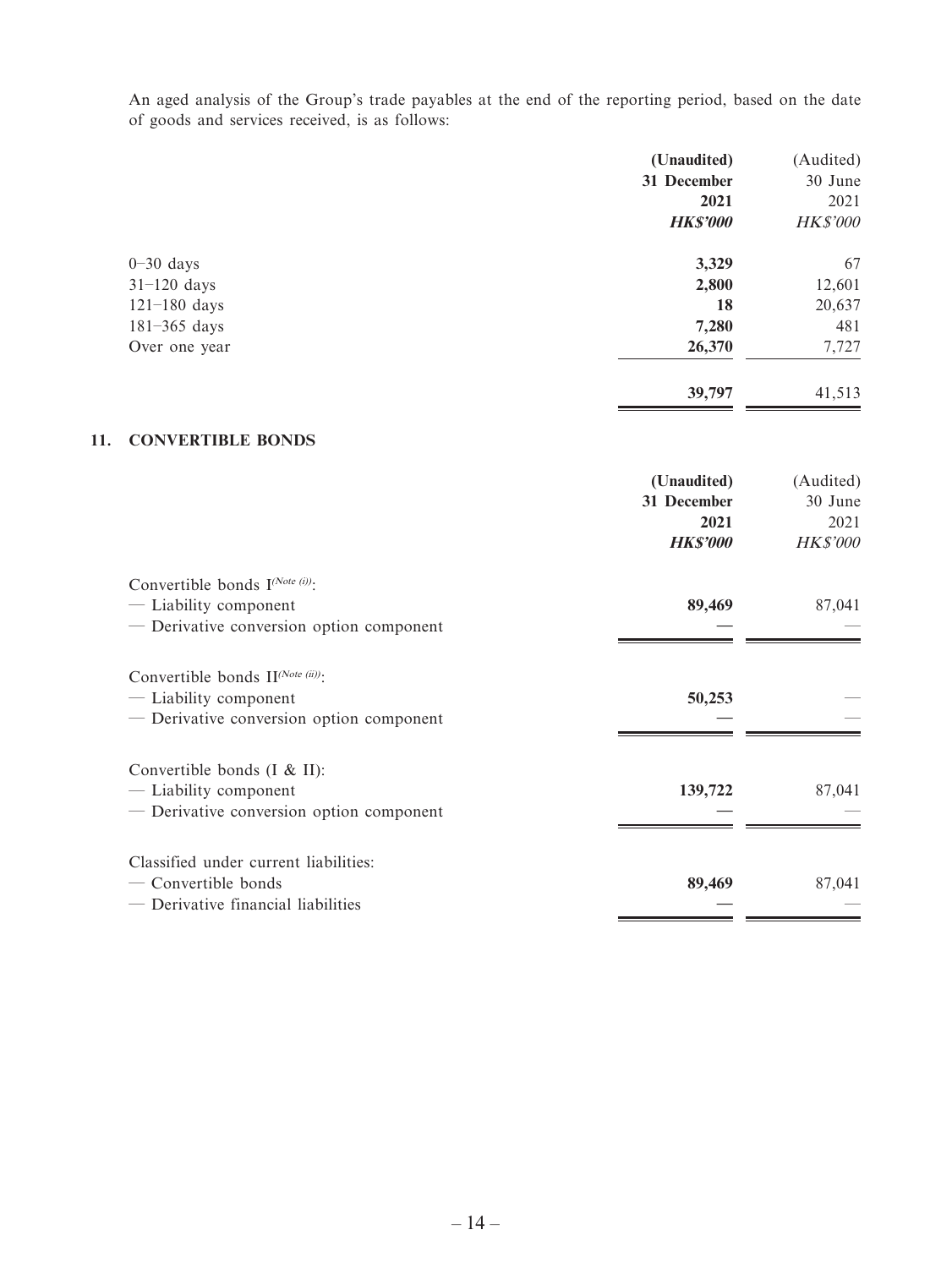#### Notes:

#### **(i) Convertible Bonds I**

On 17 January 2014, the Company issued the convertible bonds due on 17 January 2017 with a principal amount of HK\$89,625,000, which was interest bearing at a rate of 2% per annum, as a general working capital and repayment of borrowings (the "**CBs**"). The CBs were convertible into ordinary shares of the Company with a conversion price of HK\$2.39 per share. As a result of the share subdivision implemented on 17 December 2014, the number of the shares to be issued upon full conversion of the CBs was adjusted to 150,000,000 shares at the conversion price of HK\$0.598 per share.

The CBs contain liability and equity components. The effective interest rate of the liability component was 13.89% per annum. The equity component is presented under the equity heading of "convertible bonds reserve".

The fair value of the liability component of the CBs at the issue date was valued by an independent valuer determined based on the present value of the estimated future cash outflows discounted at the prevailing market rate for an equivalent non-convertible loan.

On 18 January 2017, the Company entered into an amendment agreement with the bondholder to amend certain terms and conditions of the CBs. The conversion price was amended from HK\$0.598 per share to HK\$0.359 per share and it could be converted into for the maximum of 249,651,810 shares. The maturity date was extended to 17 July 2017 and a further six months extension to 17 January 2018 upon a written consent from the bondholder. The interest rate was 8% per annum and paid semi-annually from the date of the amendment agreement.

On 18 January 2018, the Company entered into a second amendment agreement with the bondholder, under which the maturity date of the CBs was extended to 17 July 2018 and a further six months extension to 17 January 2019 upon a written consent from the bondholder. Interest was payable at the interest rate 8% per annum up to the maturity date, with other terms and conditions remained unchanged.

On 17 January 2019, the Company entered into a third amendment agreement with the bondholder, under which the maturity date of the CBs was extended to 17 July 2019 and a further six months extension to 17 January 2020 upon a written consent from the bondholder. Interest was payable at the interest rate 8% per annum up to the maturity date, with other terms and conditions remained unchanged.

As a result of the adjustments of the CBs on 10 May 2019 upon the allotment and issue of the consideration shares to Sinopharm Traditional Chinese Medicine Overseas Holdings Limited, a maximum number of 263,602,941 shares would be allotted and issued to Integrated Asset upon conversion of the CBs in full. The adjusted conversion price was HK\$0.34 per conversion share subject to further adjustment.

On 7 February 2020, the Company entered into the fourth amendment agreement with the bondholder, under which the maturity date of the CBs was extended to 17 July 2020 and a further six months extension to 17 January 2021 upon a written consent from the bondholder. Interest is payable at the interest rate 8% per annum up to the maturity date, with other terms and conditions remained unchanged.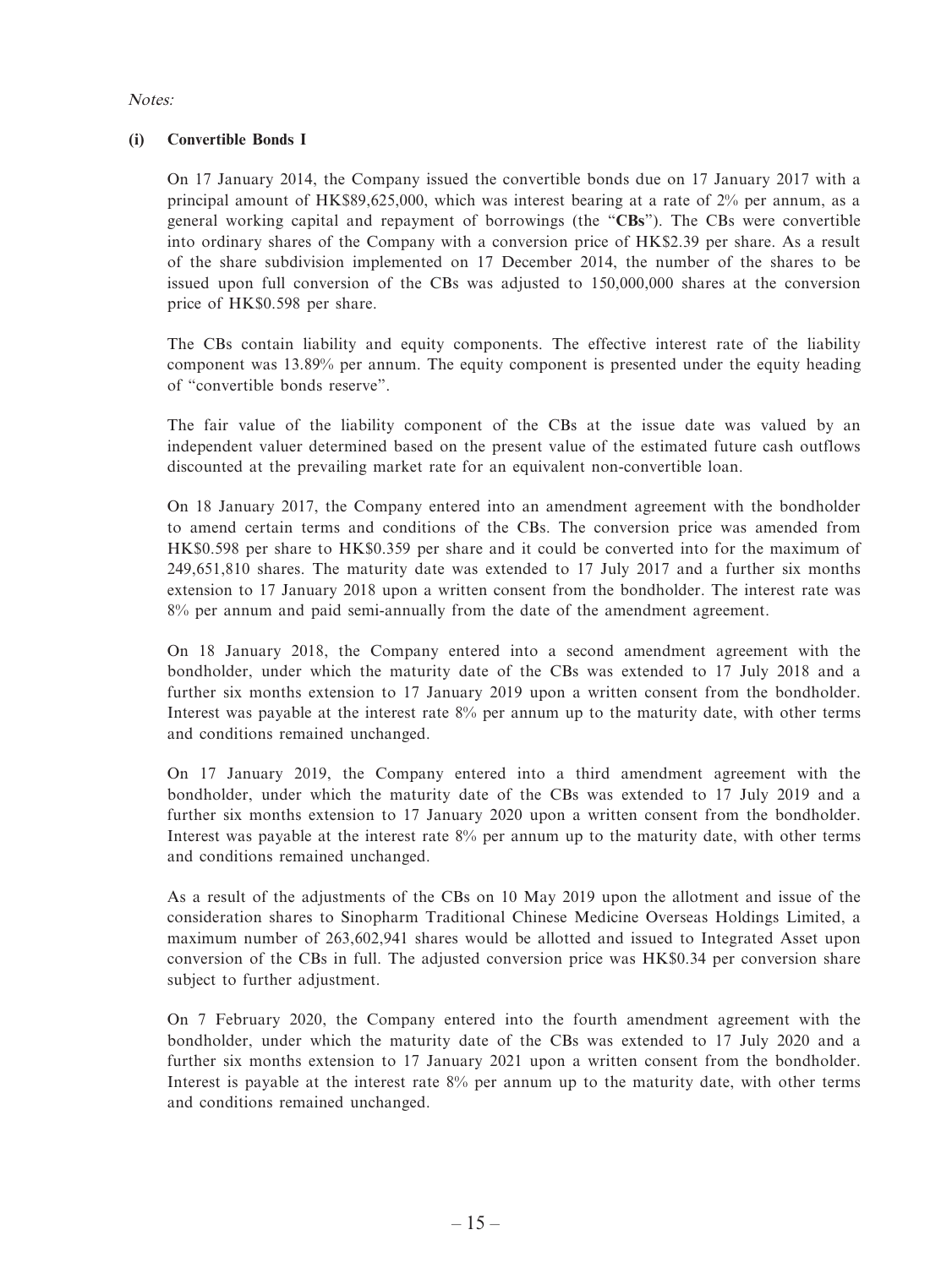On 19 January 2021, the Company entered into the fifth amendment agreement with the bondholder to amend some principal terms of the CBs, including to extend the maturity date of the CBs for one year from 17 January 2021 to 17 January 2022. Its conversion price shall be amended from HK\$0.34 to HK\$0.221 per conversion share (subject to adjustment), which can be converted into the maximum number of 405,542,986 shares. The interest rate of the CBs shall be increased to 10% per annum and paid annually (the "**Fifth Amendments**"). Save for the Fifth Amendments, all other terms and conditions of the CBs shall remain unchanged. The fifth amendment agreement and transactions contemplated thereunder are subject to the approval of the independent shareholders at the extraordinary general meeting to be held by the Company, and the Stock Exchange approving the Fifth Amendments and the listing of conversion shares arising from the CBs on the Stock Exchange.

Detail of principal valuation parameters have been applied in determining the liability component and equity component was summarized as follows:

| (a) | Principal amount:          | HK\$89,625,000  |
|-----|----------------------------|-----------------|
| (b) | Coupon rate:               | $8\%$ per annum |
| (c) | Maturity date:             | 17 January 2021 |
| (d) | Adjusted conversion price: | HK\$0.34        |
| (e) | Risk-free rate:            | 1.814%          |
| (f) | Expected volatility:       | 70.13%          |
| (g) | Expected dividend yield:   | $0\%$           |

#### **(ii) Convertible Bonds II**

On 30 August 2021, the Company issued unlisted convertible bonds to the bondholder due on 21 February 2023 with a principal amount of HK\$50,000,000 at a rate of 7% per annum with interest payable semi-annually in arrears (the "**CBs II**") for the development and promotion of anti-counterfeiting business of the Group; repayment of loans and other payables; and operating cost and general working capital of the Company. A maximum number of 172,413,793 Shares would be issued by the Company upon full conversion of the CBs II at the initial conversion price of HK\$0.29 per conversion share into fully-paid ordinary shares of the Company.

Detail of principal valuation parameters have been applied in determining the liability component and equity component was summarized as follows:

|     | (a) Principal amount:    | HK\$50,000,000   |
|-----|--------------------------|------------------|
| (b) | Coupon rate:             | $7\%$ per annum  |
|     | (c) Maturity date:       | 21 February 2023 |
|     | (d) Conversion price:    | HK\$0.29         |
|     | (e) Risk-free rate:      | 0.096%           |
| (f) | Expected volatility:     | 73.19%           |
| (g) | Expected dividend yield: | $0\%$            |

#### **12. EVENTS AFTER THE REPORTING PERIOD**

The Board is not aware of any material event affecting the Group since the end of the Period 2021 and up to the date of this announcement.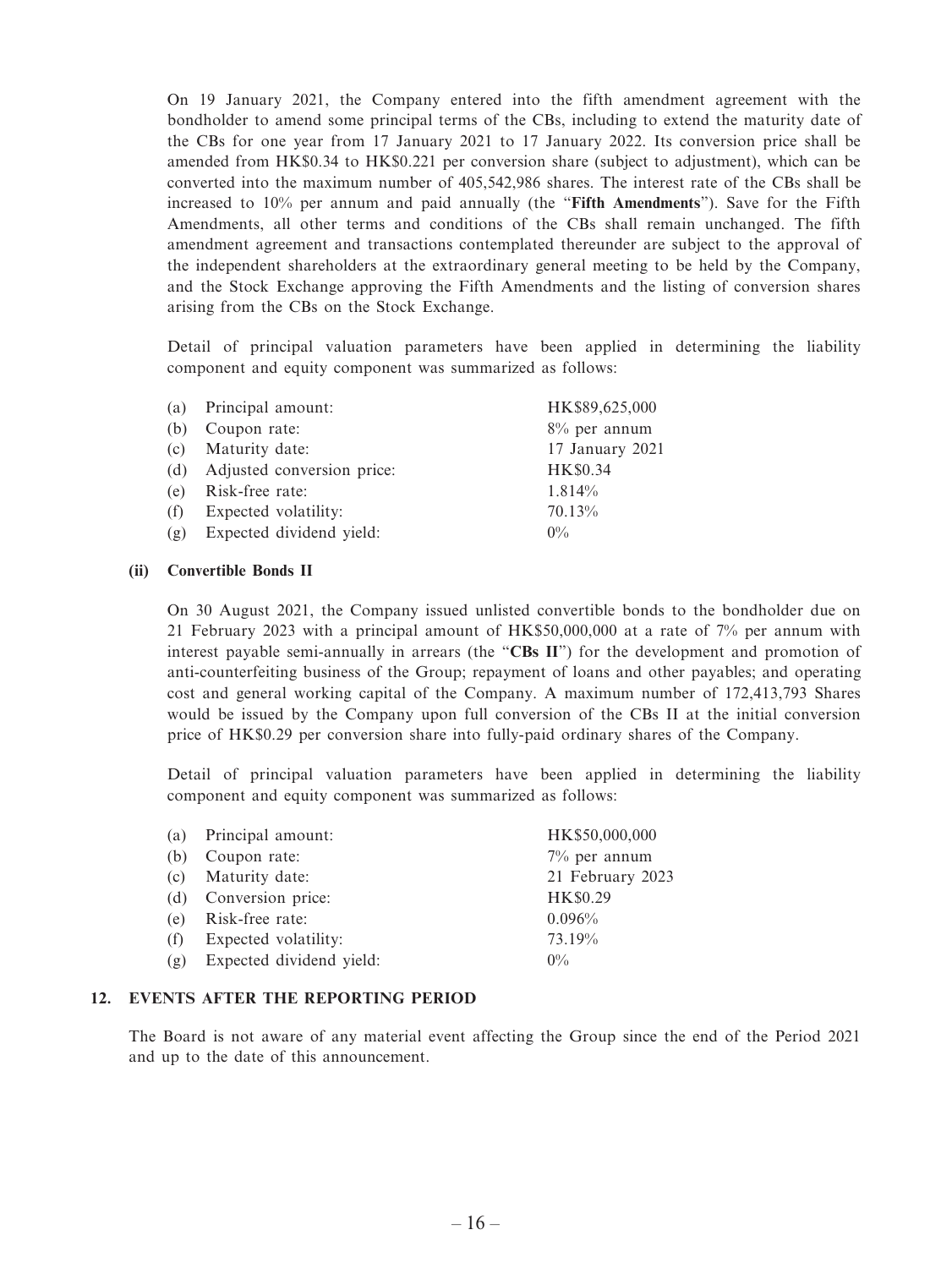# **MANAGEMENT DISCUSSION AND ANALYSIS**

### **FINANCIAL REVIEW**

The principal activities of the Group are provision of (i) lottery-related services; (ii) Internet Plus services (solution *(Note)* and supply chain); (iii) manufacturing and distribution of personal protective equipment; and (iv) other services.

For the Period 2021, the Group recorded unaudited consolidated revenue of HK\$11.7 million, decreased by 78% against the Period 2020 of HK\$55.2 million. The gross profit ratio decreased to about 22% as compared with 35% for the Period 2020. For the Period 2021, the Group recorded a net loss attributable to the equity holders of HK\$13.5 million, which decreased by 5% from HK\$14.1 million for Period 2020. Loss attributable to equity holders was HK\$4.1 million from the second quarter of the Period 2021, which decreased by 57% from HK\$9.5 million for the Period 2020. Selling and distribution expenses and administrative expenses in the Period 2021 amounted to HK\$25.4 million, which decreased by 16% as compared to HK\$30.1 million in the Period 2020.

### **SEGMENTAL INFORMATION**

Lottery-related services business recorded HK\$0.8 million, representing an decrease of 66% over the same period in 2020. The gross profit recorded HK\$0.7 million with the margin of 92% for the reporting period comparing with 48% for the same period in 2020.

In the Internet Plus services business, the revenue of solutions services and supply chain services recorded HK\$0.4 million and HK\$6.1 million respectively, representing a decrease of 71% over the same period in 2020. The gross profit recorded HK\$0.3 million with the margin of 5% for the reporting period comparing with 22% for the same period in 2020.

Manufacturing and distribution of personal protective equipment business recorded HK\$4.4 million, representing a decrease of 85% over the same period in 2020. The gross profit recorded HK\$1.5 million with the margin of 34% during the reporting period comparing with 45% for the same period in 2020.

Note: Including the anti-counterfeiting solution services provided for the Period 2021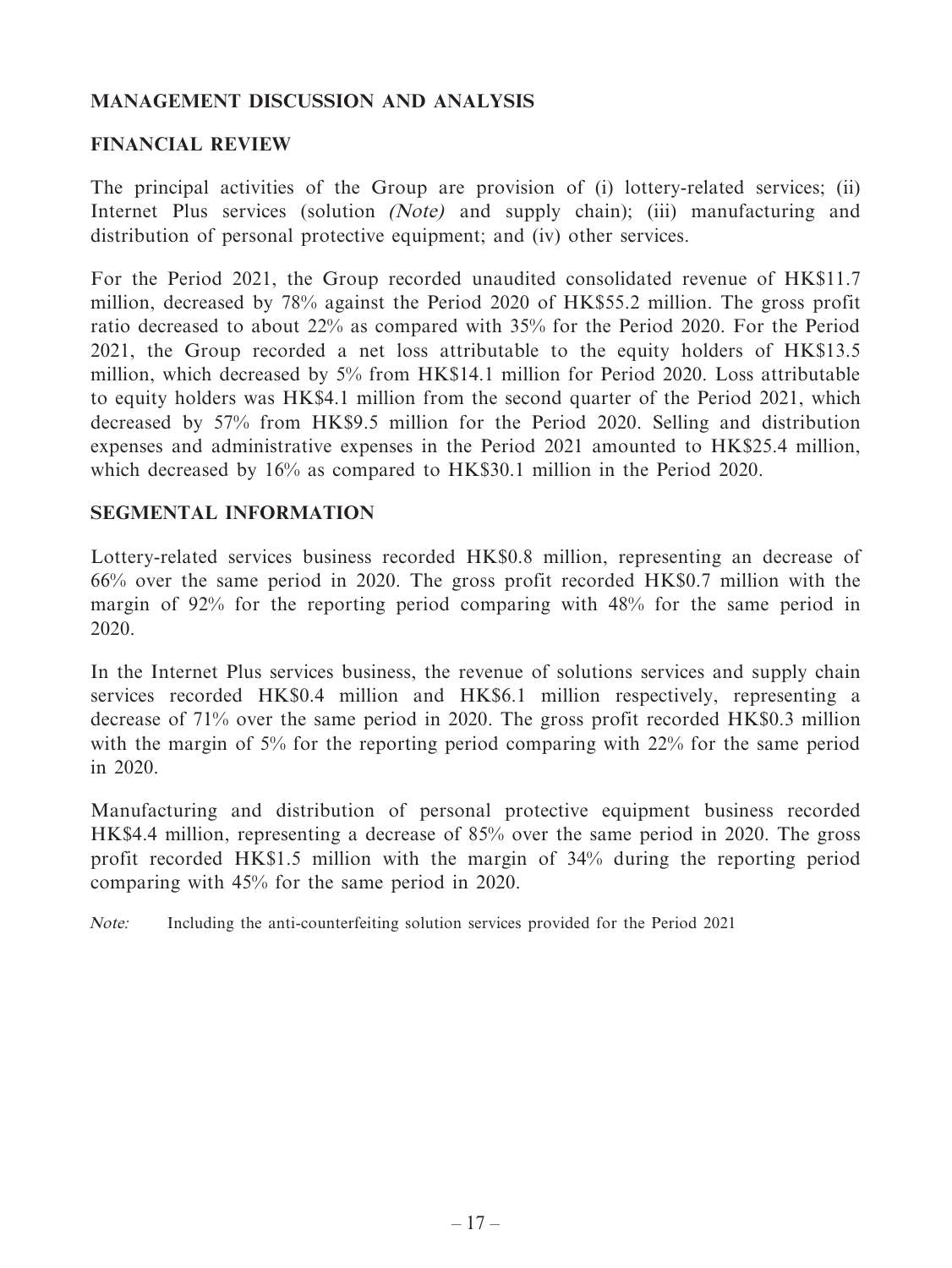### **BUSINESS REVIEW**

During the period under review, the anti-counterfeiting business of the Group has been progressing smoothly. The products have been delivered and the business has been expanded. The Group successively entered into commercial contracts with a number of corporate users on the provision of Guoke innovative anti-counterfeiting products ("**Guoke Innovative Anti-counterfeiting Products**"), and the cumulative quantity of the commercial contracts exceeded 25 million units per year on average, with the delivery of the first batch of products bringing in revenue of HK\$0.4 million. As the epidemic condition of Covid-19 remains volatile, the personal protective equipment business still made contribution to the revenue of the Group which was driven by a continuous demand for personal protective equipment in the market.

#### **Internet Plus Business**

The first batch of Guoke Innovative Anti-counterfeiting Products was delivered in Gansu Province, establishing another milestone for the anti-counterfeiting business. The delivery signifies that the anti-counterfeiting products of the Group have been formally implemented in the market, and the Group recorded revenue of HK\$0.4 million. As such, the Group's anti-counterfeiting business has completely established a thorough business flow from sales, production to delivery. Following the accumulation of market recognition of Guoke Innovative Anti-counterfeiting Products along with its delivery, the comprehensive and virtuous promotion cycle for Guoke Innovative Anti-counterfeiting Products will bring a sustainable growth for the anti-counterfeiting business of the Group.

Regarding the progress of sales expansion, the Group has entered into commercial contracts with Qinghai Yuteng Trading Co., Ltd. (青海御騰商貿有限責任公司), the general distributor of Anheuser-Busch InBev SA/NV (百威英博啤酒集團) for Qinghai province, Guizhou SME Chamber of Commerce (貴州省中小微企業商會), Qinghai Qinghai-Tibet Bees Thoroughbred Plant (青海青藏蜜蜂良種養殖場), Longnan Biyuchun Trading Co., Ltd. (隴南碧峪春商貿有限責任公司), Xinguo (Shanghai) Information Technology Co., Ltd. (新果(上海)信息科技有限公司) and Wenshan Houhong Trading Co., Ltd. (文山厚鴻貿易有限公司) etc. during the period under review, and the cumulative quantity of the commercial contracts for Guoke Innovative Anticounterfeiting Products exceeded 25 million units per year on average. As of today, the corporate users who entered into commercial contracts with the Group have expanded to seven industries, extending from tea leaves, natural food, cosmetics e-commerce platform as of the last financial year to health food, beer, fruit distribution and health supplements. The geographical coverage of the contracted users included five municipality or provinces of Gansu, Zhejiang, Qinghai, Shanghai and Yunnan. The increase of business not only benefitted from the development of business relationship with users from new industries, but also from the continuous exploration of demand from the industries where our existing corporate users were engaged into.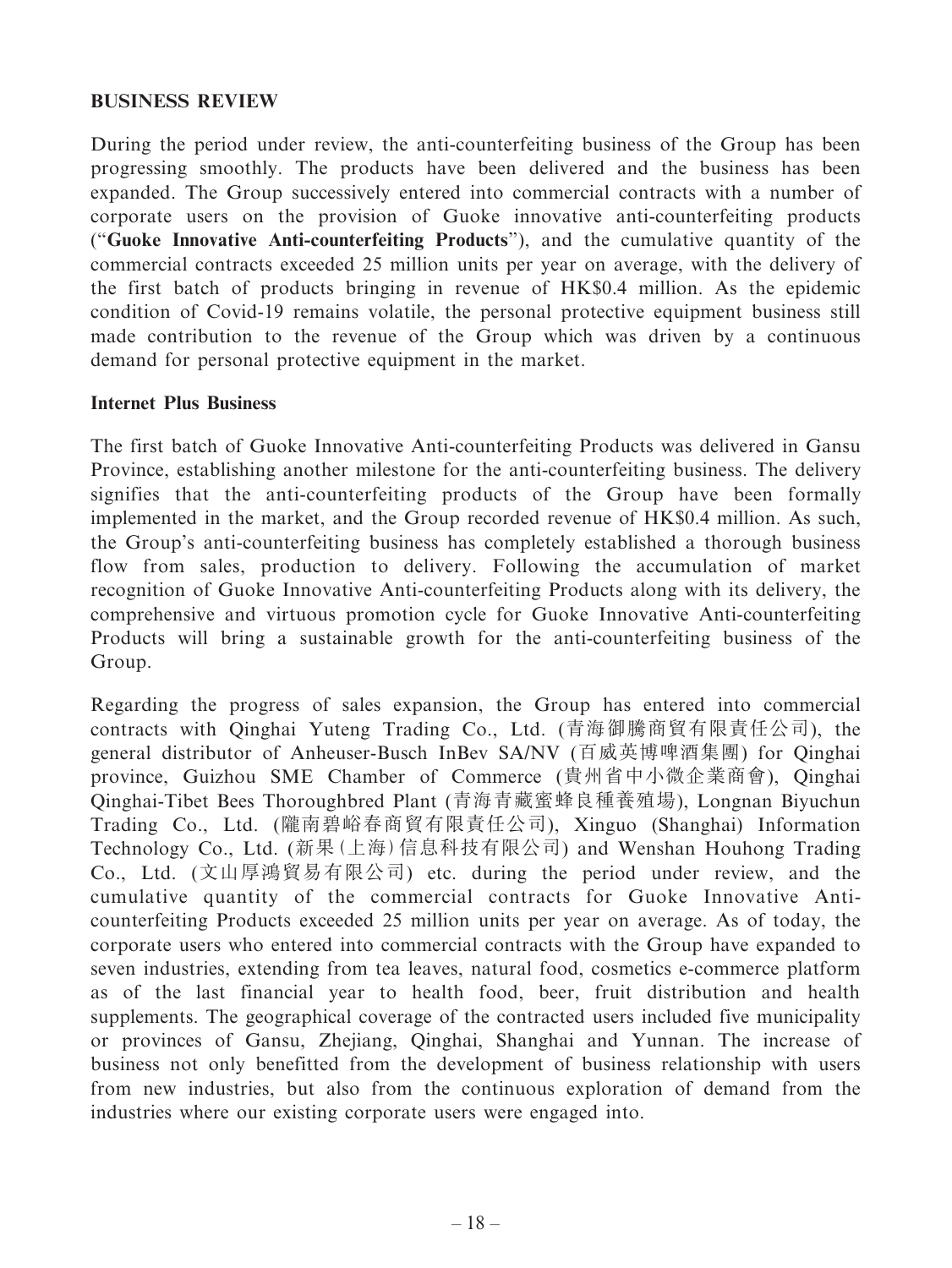The Group's strategy to implement commercialization of anti-counterfeiting products across different industries and regions is beginning to bear fruit. In view of the replicable business model nature of Guoke Innovative Anti-counterfeiting Products, the Group is confident in continuing to apply and expand the coverage of Guoke Innovative Anticounterfeiting Products into various consumer product markets. With rich and increasing experience in working with customers from various industries, the Group can categorize the characteristics of the needs of each industry and the pattern of the cooperation models, which lays a solid foundation for achieving commercialization across industries and regions and strengthens our market position.

Guoke Innovative Anti-counterfeiting Products are patent-protected and have four main features, namely, "anti-counterfeit", "credibility", "marketability" and "social responsibility", and adopt a comprehensive chain of anti-counterfeit system which forms the core of Guoke Innovative Anti-counterfeiting Products together with anti-counterfeit packaging and online anti-counterfeit verification platform. Guoke Innovative Anticounterfeiting Products can also have various functions and properties depending on different application scenarios, redefining the traditional anti-counterfeit technology and attracting consumers to actively participate in the authentication of products. Through the "Trio Code in One" (三碼合一) entrance, consumers could easily enter the online anti-counterfeit verification platform, forming a closed loop of functions, such as authentication of products and interactive marketing, thus creating a unique marketing angle.

Guoke Innovative Anti-counterfeiting Products enable the fulfilment of Corporate Social Responsibility ("**CSR**"). The Group, through Guoke Innovative Anti-counterfeiting Products, is providing its customers with the tools to achieve a greater level of CSR. Guoke Innovative Anti-counterfeiting Products internalize two of the most important elements of CSR, namely consumer protection and contribution to social welfare and sports development funds. By leveraging the capabilities of the Guoke Innovative Anticounterfeiting Products regarding brand protection and brand endorsement, it is expected to support the sustainable development of the brand, invigorate the industries with highquality development and promote rural vitalization. By using Guoke Innovative Anticounterfeiting Products, the corporate users will be able to achieve CSR in an effective way. The wide and extensive application of Guoke Innovative Anti-counterfeiting Products in consumer products will take attainment of CSR to a new level. The Group will also be able to achieve and enhance the Group's participation in CSR through supplying Guoke Innovative Anti-counterfeiting Products.

#### **Personal Protective Equipment Business**

During the period under review, there is still room for growth with the introduction of new customers. However, as the Group has fulfilled the one-year procurement order of 48 million medical masks under the Local Mask Production Subsidy Scheme launched by the Hong Kong Special Administrative Region Government in the last financial year, personal protective equipment business recorded a temporary decrease in overall revenue during the period under review as a result of this one-off impact.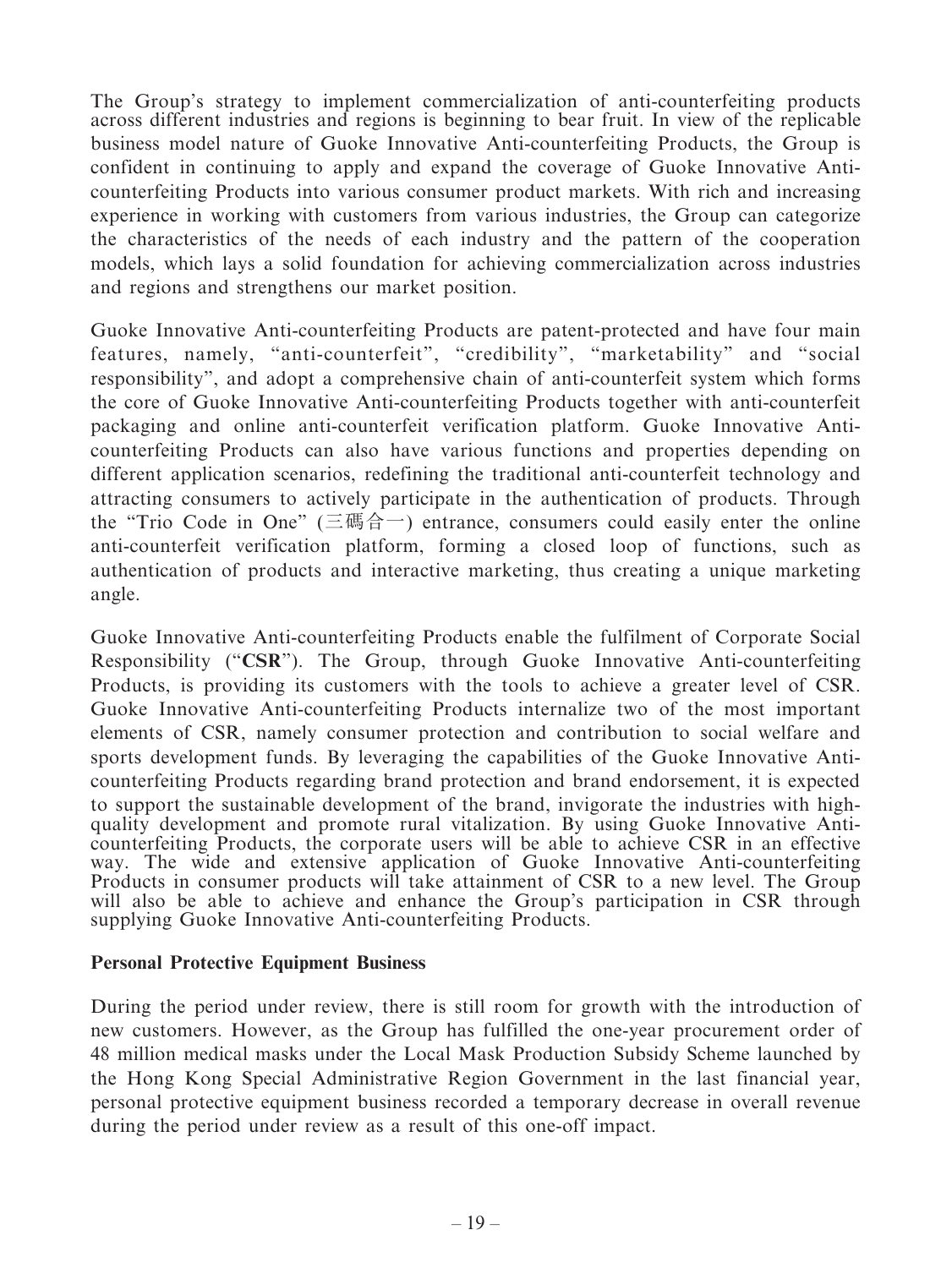### **Lottery-related Business**

During the period under review, the Group offered maintenance service for lottery system to customers. At the moment, the traditional lottery business is suffering from contraction.

## **Future Outlook**

The anti-counterfeiting business is the main development direction of the Group. During the period under review, this business made a number of critical progresses, and its products are being sold in western China and the coastal region of Eastern China. Going forward, the Group will further leverage on its existing sales resources, consolidate the customer resources, and leverage the synergy brought by working with cooperation partners, in order to expand its sales network and capture more revenue.

The Group will continue to deploy its existing operating strategy on the personal protective equipment business, focus on cost control, and develop a corresponding promotion plan with an optimistic and prudent attitude under the current stable status of sales.

# **DIVIDEND**

The Board does not recommend the payment of dividend for the six months ended 31 December 2021 (six months ended 31 December 2020: Nil).

# **LIQUIDITY, FINANCIAL RESOURCES AND GEARING RATIO**

As at 31 December 2021, the Group's bank balances and cash amounted to HK\$4.0 million (30 June 2021: HK\$7.5 million) which were mainly held in HK\$ and RMB. Current assets amounted to HK\$68.5 million (30 June 2021: HK\$49.6 million), mainly comprising of inventories, trade and other receivables and prepayment, bank balance and cash. Current liabilities amounted to HK\$214.6 million (30 June 2021: HK\$272.9 million), mainly comprising of trade payables, accruals and other payables, amounts due to directors, convertible bonds and other borrowing. As at 31 December 2021, the gearing ratio of the Group was 96% on the basis of the Group's total interest-bearing borrowings divided by total assets (30 June 2021: 74%).

# **CAPITAL STRUCTURE**

During the reporting period, the capital structure of the Group consisted of cash and cash equivalents and equity attributable to holders of the Company, comprising issued share capital and reserves. As at 31 December 2021, the total number of issued shares of the Company was 4,537,688,780 ordinary shares of HK\$0.0125 each (the "**Shares(s)**").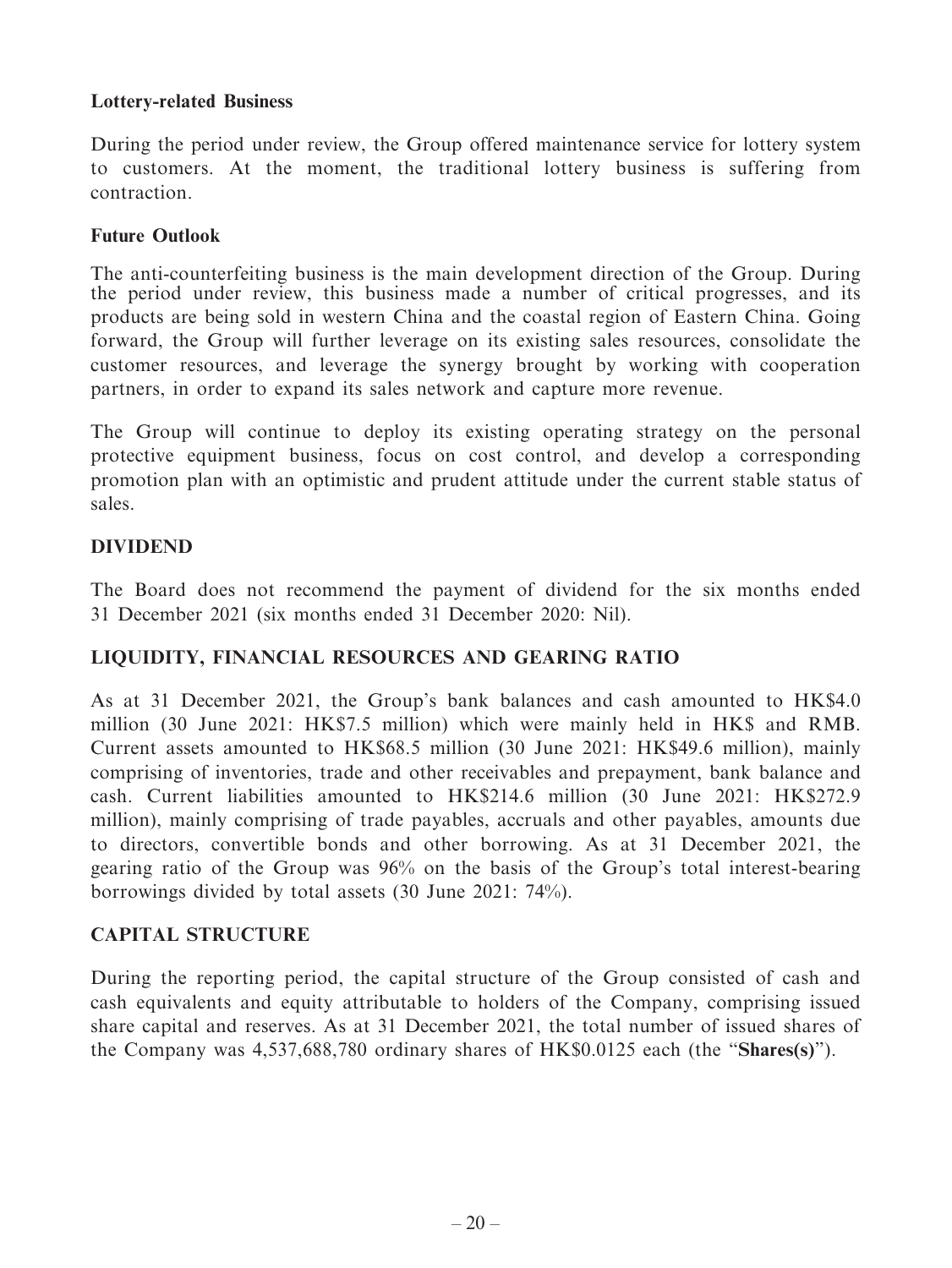On 20 October 2021, the Company allotted and issued a total number of 133,705,046 loan capitalisation shares at the issue price of HK\$0.26 per loan capitalisation share under the general mandate granted to the Directors at the annual general meeting of the Company held on 20 November 2020.

# **SIGNIFICANT INVESTMENTS, ACQUISITIONS AND DISPOSALS**

During the six months ended 31 December 2021, the Group did not make any significant investment or material acquisition or disposal of subsidiaries, associates and joint ventures.

# **FOREIGN EXCHANGE EXPOSURE**

No significant exchange risk is expected as the Group's cash, borrowings, income and expenses are settled in Hong Kong dollars ("**HK\$**"), Renminbi ("**RMB**") or United Stated dollars ("**US\$**"). The Group's major investment and financing strategies are to invest in domestic projects in the PRC by RMB, HK\$ and US\$ borrowings. As the exchange rate of RMB against HK\$ is relatively stable and the Group's operating income is substantially denominated in RMB, the Group did not perform any foreign currency hedging activities during the period. Nevertheless, the Group will from time to time review and adjust the Group's investment and financing strategies based on the RMB, US\$ and HK\$ exchange rate movement.

### **ISSUE OF CONVERTIBLE BONDS**

On 20 August 2021, the Company and each of the two subscribers, namely Expert Global Enterprises Limited (the "**First Subscriber**") and Japan Equity Value Investment Fund (the "**Second Subscriber**") (collectively, the "**Subscribers**") entered into a subscription agreement (the two agreements were separately referred to as the "**First Subscription Agreement**" and the "**Second Subscription Agreement**" and collectively referred to as the "**Subscription Agreements**") in relation to the issuance of convertible bonds of an aggregate principal amount of HK\$100,000,000 with a term of 18 months (540 days) (the "**Convertible Bonds**") from the issue date. The principal amount of the Convertible Bonds to be issued to each of the two Subscribers was HK\$50,000,000. The Convertible Bonds will bear interest at the rate of 7% per annum, interest is payable semi-annually in arrears.

Assuming full conversion of the Convertible Bonds at the initial conversion price of HK\$0.29 per conversion share, the Convertible Bonds will be convertible into 344,827,586 ordinary Shares (the "**Conversion Share(s)**") with aggregate nominal value of HK\$4,310,344.83. The closing price per Share as quoted on the Stock Exchange on 20 August 2021, being the date of the Subscription Agreements was HK\$0.26. The Conversion Shares will be allotted and issued by the Company pursuant to the general mandate granted to the Directors at the annual general meeting of the Company held on 20 November 2020.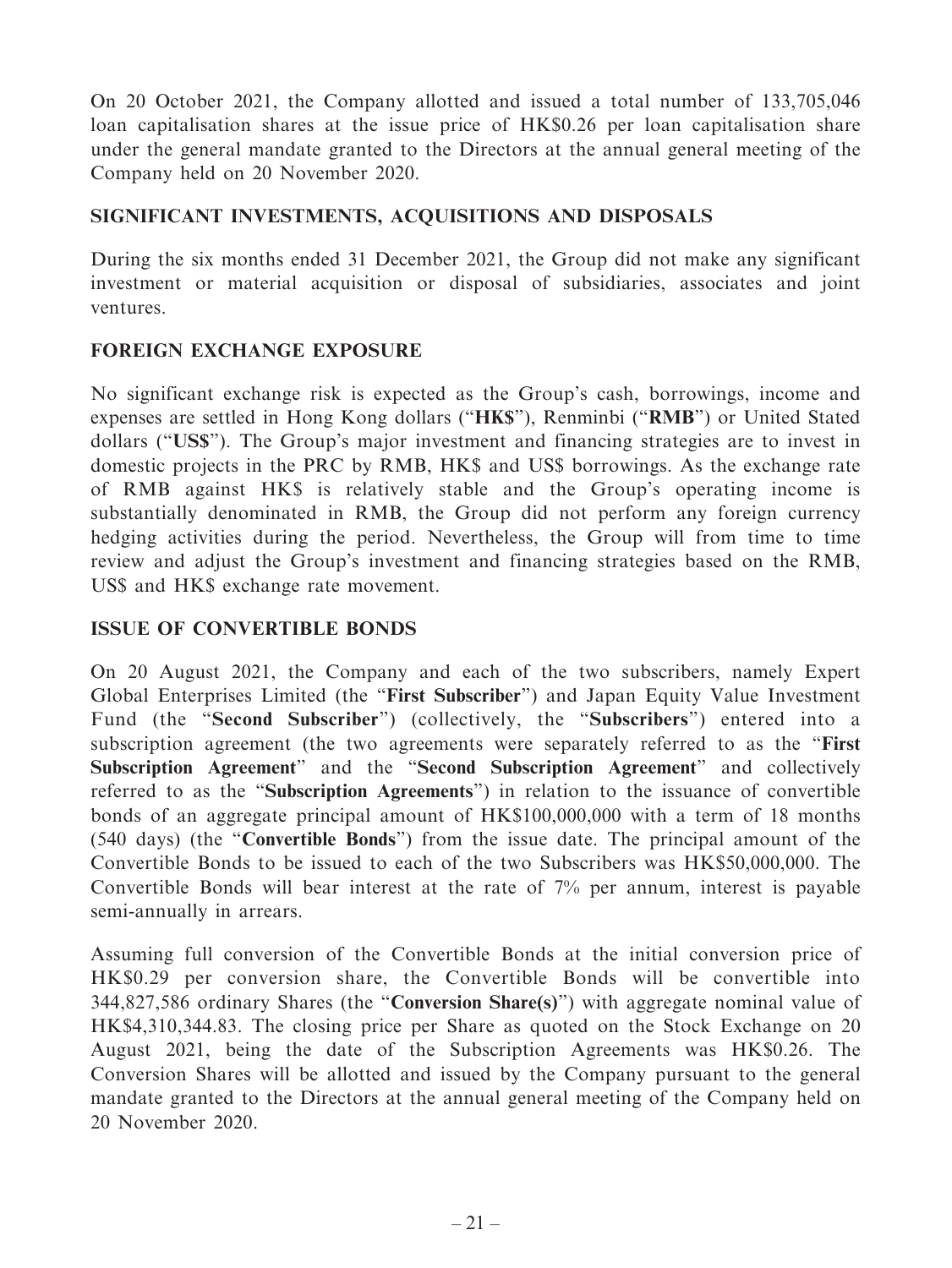The Directors considered that raising funds by issuing Convertible Bonds provided an opportunity for the Company to enhance its working capital and strengthen its capital base and financial position. The Directors considered that the issue of the Convertible Bonds was an appropriate means of raising additional capital for the Company since it will not have an immediate dilution effect on the shareholding of the existing Shareholders.

The aggregate gross proceeds from the issue of the Convertible Bonds will be HK\$100 million. The aggregate net proceeds of approximately HK\$100 million from the issue of the Convertible Bonds was intended to be applied as to (i) approximately HK\$35 million for the development and promotion of anti-counterfeiting business of the Group, including but not limited to (a) costs of anti-counterfeiting device; and (b) improving nationwide sales capability and expanding marketing network; (ii) approximately HK\$20 million for the repayment of loans and other payables; and (iii) the remaining of the net proceeds in the approximate amount of HK\$45 million for the operating cost and general working capital of the Company. The net issue price for each Conversion Share is approximately HK\$0.29.

Completion of the First Subscription Agreement and the Second Subscription Agreement may or may not take place on the same date/time and was not inter-conditional with each other.

All the conditions precedent as set out in the First Subscription Agreement have been fulfilled and the completion took place on 30 August 2021. Upon the completion, the convertible bonds in the aggregate principal amount of HK\$50,000,000 (the "**First Convertible Bonds**") convertible into 172,413,793 Conversion Shares due on 21 February 2023 were issued to the First Subscriber (the "**First Subscription**"). The net proceeds from the First Subscription, after deduction of expenses, was approximately HK\$50,000,000. The net proceeds has been applied as to (i) approximately HK\$6.4 million for the development and promotion of anti-counterfeiting business of the Group, including but not limited to (a) costs of anti-counterfeiting device; and (b) improving nationwide sales capability and expanding marketing network; (ii) approximately HK\$15 million for the repayment of loans and other payables; and (iii) the remaining of the net proceeds in the approximate amount of HK\$28.6 million for the operating cost and general working capital of the Company.

Details of the above transactions were disclosed in the announcement of the Company dated 20 August 2021, 23 August 2021 and 30 August 2021.

As the conditions precedent for completion of the Second Subscription Agreement have not been fully fulfilled (or as the case may be, waived) on or before the long stop date on 19 October 2021, the subscription of the convertible bonds contemplated under the Second Subscription Agreement have lapsed, determined and been of no further effect. No party shall be liable to the other save and except antecedent breach committed before the termination of the Second Subscription Agreement. Details of the above transactions were disclosed in the announcement of the Company dated 19 October 2021. As at the date of this interim result announcement, no First Convertible Bonds has been converted into the Shares by the First Subscriber or redeemed by the Company.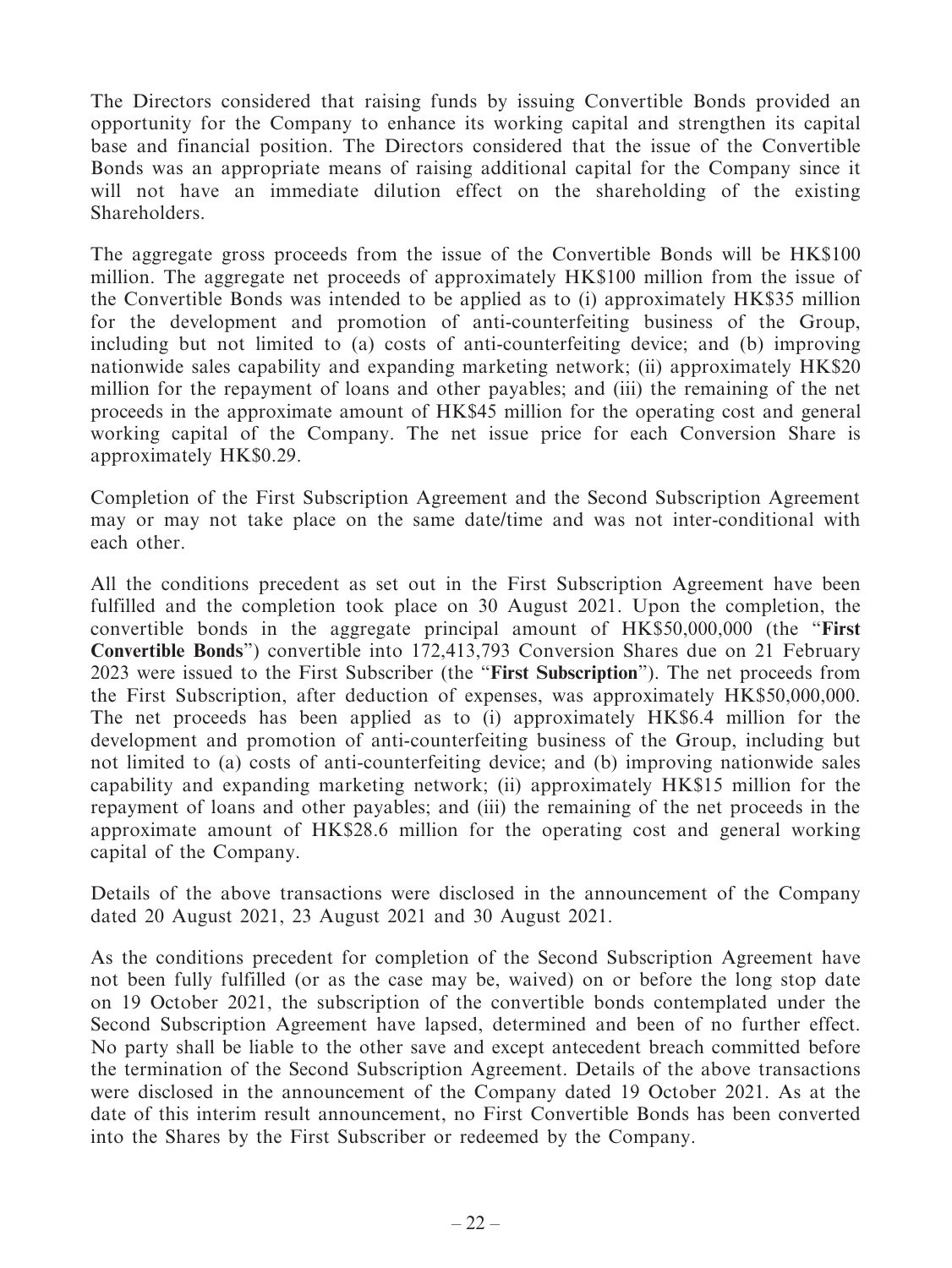### **EVENT AFTER THE REPORTING PERIOD**

There has been no important event affecting the Group since the end of the six months ended 31 December 2021.

# **GENERAL INFORMATION**

# **PURCHASE, SALE OR REDEMPTION OF THE COMPANY'S LISTED SECURITIES**

During the six months ended 31 December 2021, neither the Company nor any of its subsidiaries purchased, sold or redeemed any of the Shares.

# **LOAN CAPITALISATION INVOLVING ISSUE OF NEW SHARES TO THREE CONNECTED PERSONS UNDER GENERAL MANDATE**

As disclosed on P.33 in the annual report 2021, on 8 June 2021 (after trading hours), the Company and each of Mr. CHAN Ting (the "**First Subscriber**"), Madam CHEUNG Kwai Lan (the "**Second Subscriber**") and Ms. NG Pik Yin (the "**Third Subscriber**") (the "**Subscriber(s)**"), each a connected person, entered into a loan capitalisation agreement (the three agreements are referred to as the First Loan Capitalisation Agreement, the Second Loan Capitalisation Agreement and the Third Loan Capitalisation Agreement, collectively the Loan Capitalisation Agreements and each a Loan Capitalisation Agreement) pursuant to which they conditionally agreed to subscribe for, and the Company conditionally agreed to allot and issue, an aggregate of 133,705,046 Shares (the "**Loan Capitalisation Shares**") (the First Subscriber: 23,076,923 Loan Capitalisation Shares; the Second Subscriber: 89,166,585 Loan Capitalisation Shares; the Third Subscriber: 21,461,538 Loan Capitalisation Shares) at the subscription price of HK\$0.26 each (the "**LC Subscription Price**") under the general mandate (the "**General Mandate**") granted to the Directors at the annual general meeting of the Company held on 20 November 2020. The subscription amount payable by the First Subscriber, the Second Subscriber and the Third Subscriber under the First Loan Capitalisation Agreement, the Second Loan Capitalisation Agreement and the Third Loan Capitalisation Agreement respectively shall be satisfied by capitalising the outstanding principal amount under the loans owing by the Company to the respective Subscribers (the "**Loan Capitalisation**").

For each of the First Loan Capitalisation Agreement, the Second Loan Capitalisation Agreement and the Third Loan Capitalisation Agreement, the completion is conditional upon fulfillment of the conditions precedent, including independent Shareholders' approval on or before 17 September 2021 (the "**Long Stop Date**") (or such other time and date as the parties shall agree in writing) none of which is waivable. The Long Stop Date was extended to 29 October 2021 by the parties by entering into a supplemental agreement dated 17 September 2021.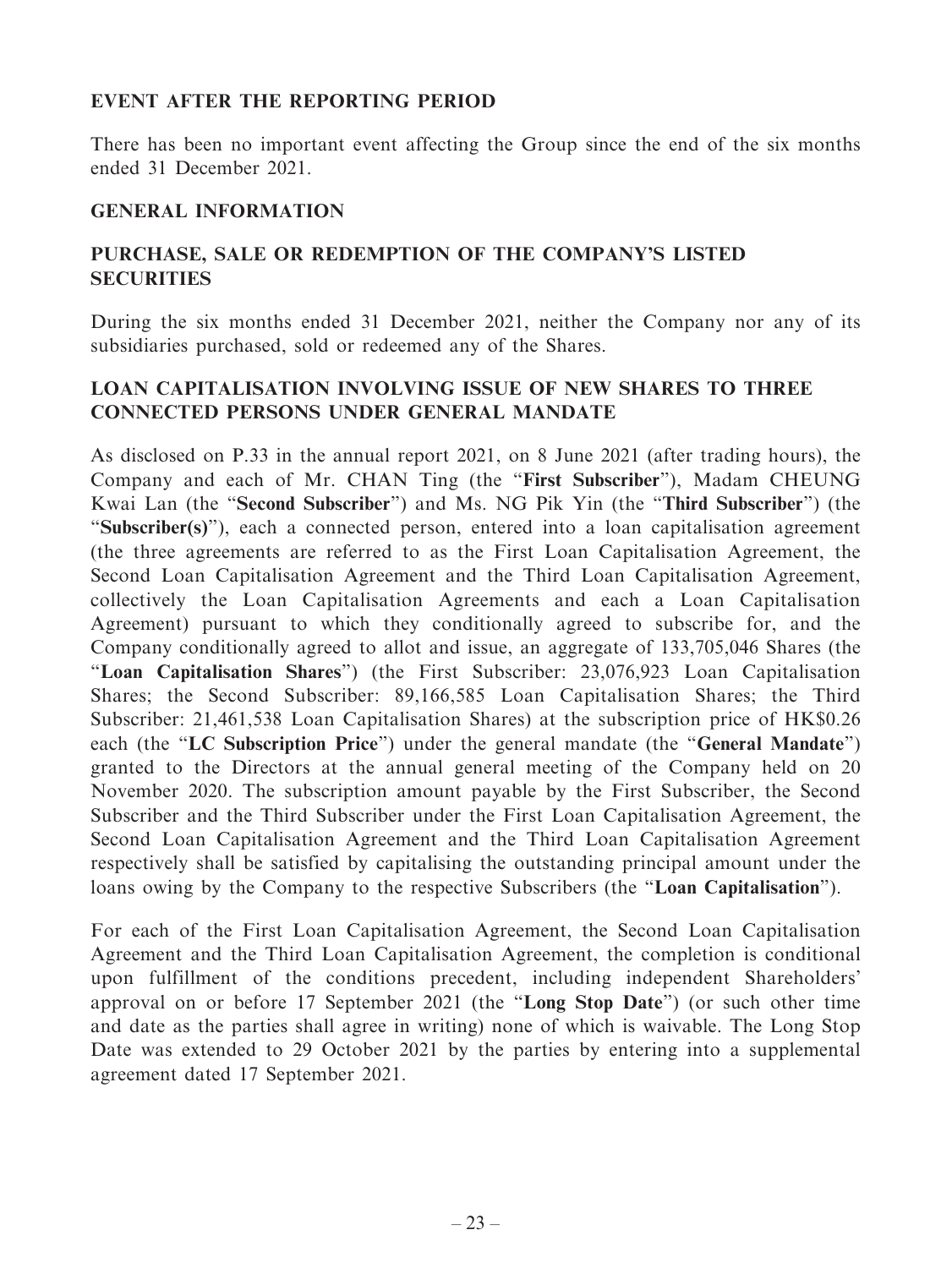On 11 October 2021, the First Loan Capitalisation Agreement, the Second Loan Capitalisation Agreement and the Third Loan Capitalisation Agreement and the subscription contemplated respectively thereunder were approved by the independent Shareholders in the extraordinary general meeting of the Company. Furthermore, all other conditions precedent for completion of the Loan Capitalisation have been fully fulfilled.

On 20 October 2021, the Company allotted and issued a total number of 133,705,046 Loan Capitalisation Shares at the LC Subscription Price of HK\$0.26 per Loan Capitalisation Share to the First Subscriber, the Second Subscriber and the Third Subscriber under the General Mandate pursuant to the First Loan Capitalisation Agreement, the Second Loan Capitalisation Agreement and the Third Loan Capitalisation Agreement respectively. The net proceeds of approximately HK\$34.8 million has been utilized as intended.

Details of the above connected transactions were disclosed in the Company's announcements dated 8 June 2021, 24 June 2021, 17 September 2021, 11 October 2021 and 20 October 2021 and the circular dated 23 September 2021.

### **COMPETING INTERESTS**

As at 31 December 2021, none of the Directors, the substantial shareholders nor the controlling shareholders of the Company or any of their respective close associates (as defined under the GEM Listing Rules) have any interest in any business which competes or is likely to compete, directly or indirectly, with the business of the Group.

### **PRE-EMPTIVE RIGHTS**

There are no provisions for pre-emptive rights under the articles of association of the Company (the "**Articles of Association**") or the laws of the Cayman Islands which would oblige the Company to offer new shares on a pro rata basis to existing Shareholders.

### **CORPORATE GOVERNANCE PRACTICES**

The Company has adopted and complied with the applicable code provisions as set out in Appendix 15 to the GEM Listing Rules (the "**CG Code**") during the six months ended 31 December 2021, except for the following deviation which are summarized below:

#### **Code Provision A.2.1**

The chairperson of the Company is responsible for overseeing the functions of the Board and formulating the overall strategies and policies of the Company. The chief executive officer of the Company is responsible for the day-to-day management of the business of the Group, implementing major strategies, making day-to-day decisions and the overall coordination of business operations. For the six months ended 31 December 2021, the roles of the chairperson and chief executive officer have not been separate and have not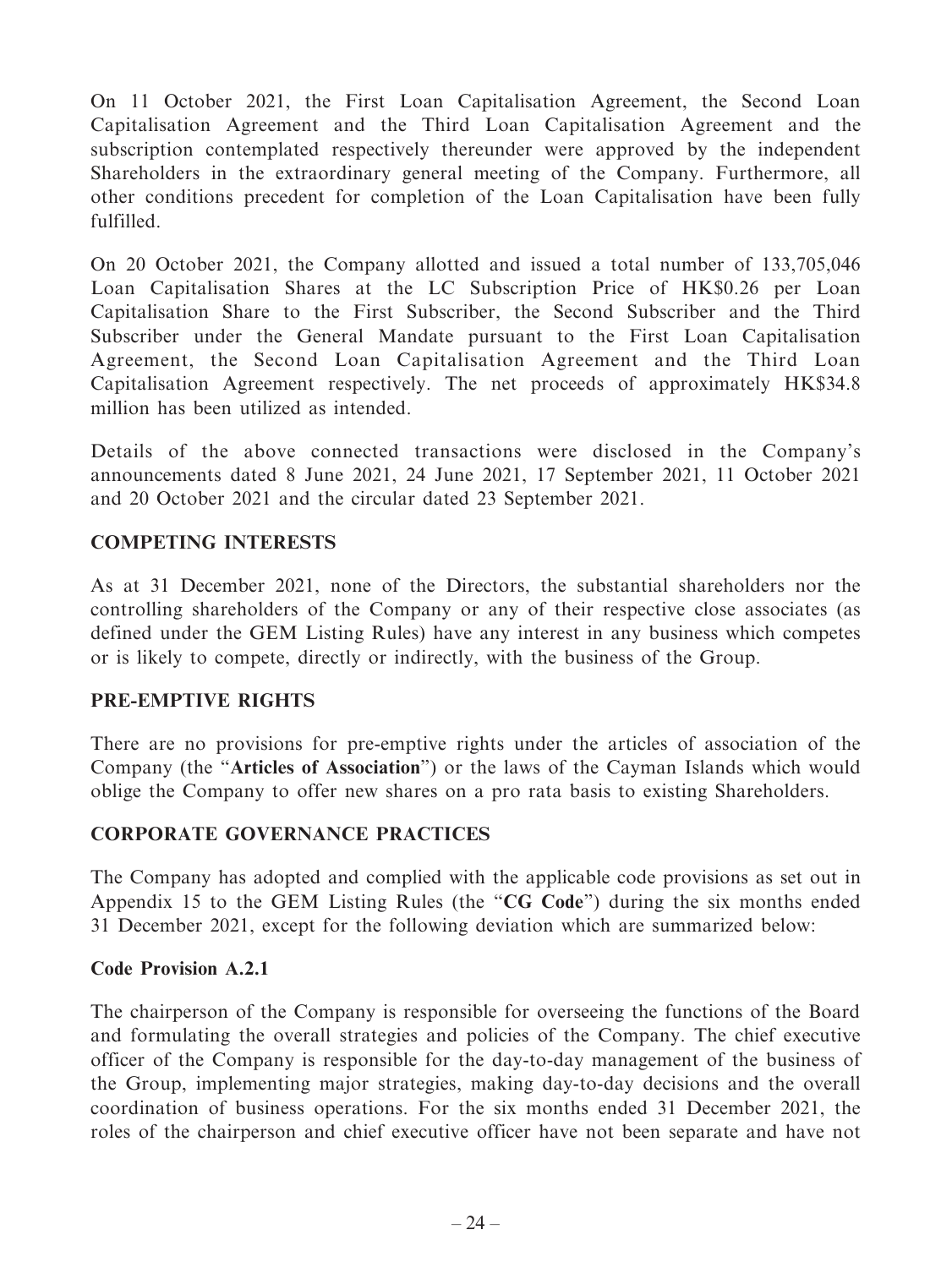been exercised by different individuals. The responsibilities of both roles are same as mentioned above. The Board considers that vesting the roles of chairperson and chief executive officer in the same individual is beneficial to the business prospects and management of the Group. The Board will review the need of appointing suitable candidate to assume the role of the chief executive officer when necessary.

## **Code provision A.4.1**

The non-executive Directors of the Company (the "**NED(s)**") and the independent non-executive Directors of the Company (the "**INED(s)**") were not appointed for specific terms but are subject to retirement by rotation and re-election at the annual general meetings of the Company at least once every three years in accordance with the Articles of Association. The Company does not consider that fixed terms on the Directors' services are appropriate given that the Directors ought to be committed to representing the long-term interests of the Shareholders. The retirement and re-election requirements of the NEDs and INEDs have given the rights to the Shareholders to consider and approve the continuation of the NEDs' and INEDs' offices.

The corporate governance practices of the Company will be reviewed and updated from time to time in order to comply with the GEM Listing Rules requirements when the Board considers appropriate.

# **MODEL CODE FOR DIRECTORS' SECURITIES TRANSACTIONS**

The Company has adopted the required standard of dealings set out in Rules 5.48 to 5.67 of the GEM Listing Rules as the code of conduct (the "**Code of Conduct**") regarding the Directors' securities transaction in the Shares. Having made specific enquires, the Company has confirmed with all Directors that they have complied with the required standard as set out in the Code of Conduct throughout the period under review.

### **AUDIT COMMITTEE**

The Company has established an audit committee (the "**Audit Committee**") with written terms of reference in compliance with the GEM Listing Rules and the CG Code. The Audit Committee comprises three INEDs, namely Mr. LAU Fai Lawrence, Dr. LIU Tapei and Mr. CHAU Wai Wah Fred. Mr. LAU Fai Lawrence has been appointed as the chairperson of the Audit Committee.

The primary duties of the Audit Committee are to review the Company's annual report and accounts, interim report and quarterly reports and to provide advice and comments thereon to the Board. The Audit Committee is also responsible for reviewing and supervising the Company's financial reporting, risk management and internal control systems.